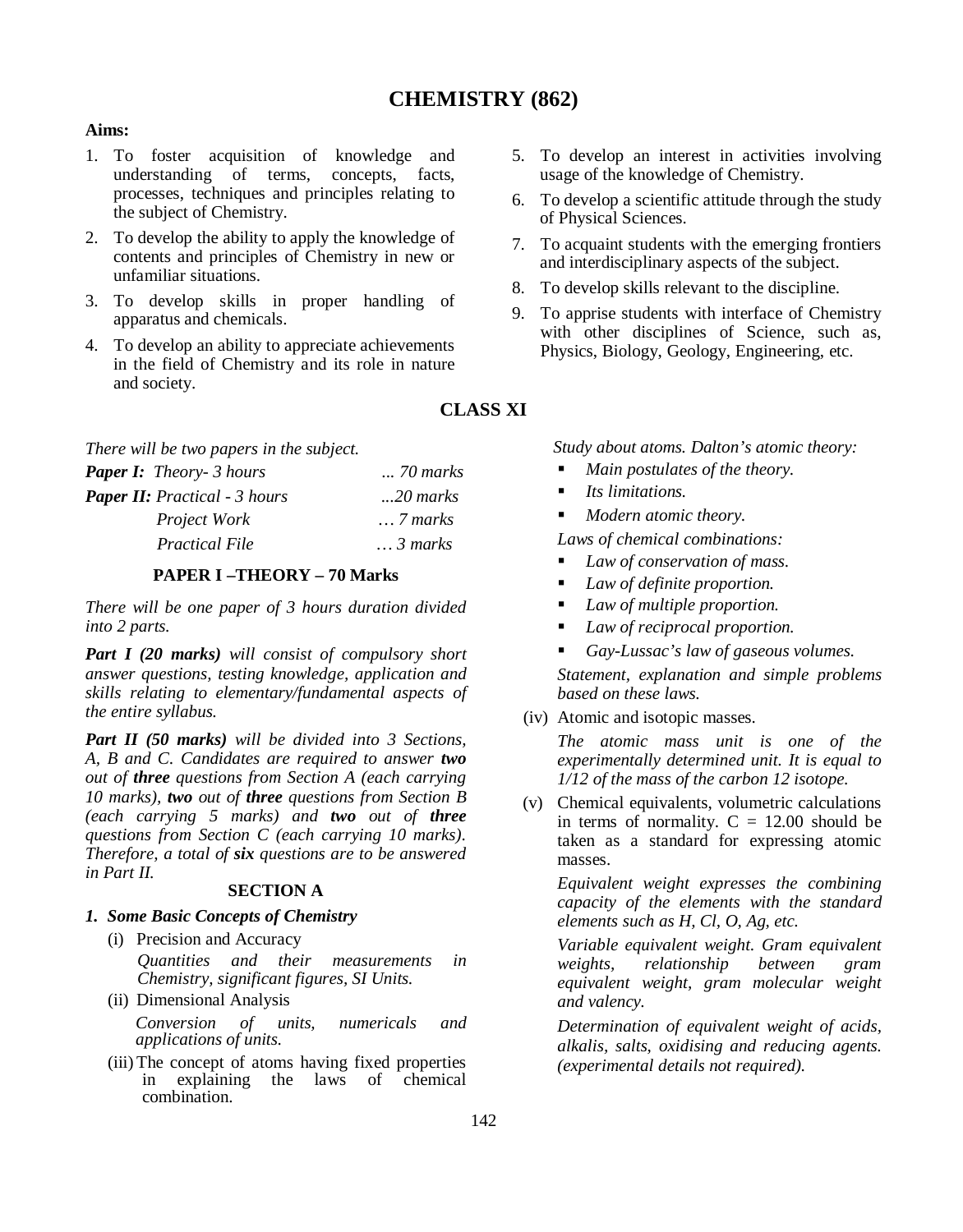*Terms used in volumetric calculations such as percentage (w/w and w/v), normality, molarity, molality, mole fraction, etc. should be discussed. Students are required to know the formulae.*

*Simple calculations on the above topics.*

(vi) Relative molecular mass and mole. The following methods may be considered for the determination of relative molecular masses for the gases: the molar volume method; Victor Meyer's method (experimental details not required).

*Numerical problems based on the above method and Victor Meyer's method. Mole concept, Avogadro's number and numerical problems on mole concept. Gram molecular volume.*

(vii) Chemical reaction – Stoichiometric calculations based on mass-mass, mass-volume and volume-volume relationships.

*Self explanatory.*

#### **2. Atomic Structure**

(i) Electrons, Protons and Neutrons as fundamental particles, their charges and masses.

*Concept of indivisibility of atom as proposed by Dalton does not exist. The atom consists of subatomic fundamental particles. Production of cathode rays and their properties. Production of anode rays and their properties.* 

*Chadwick's experiment for the discovery of neutron and properties of neutron.*

(ii) Rutherford's nuclear model based on the scattering experiment.

*Rutherford's nuclear model of atom. Rutherford's scattering experiment. Discovery of nucleus. Defects of Rutherford model. Types of spectra. Hydrogen spectra to be done in detail.(Numericals are not required).*

## (iii) Bohr's atomic model.

- *1. Postulates of Bohr's theory based on Planck's quantum theory.*
- *2. Numericals on Bohr's atomic radii, velocity and energy of orbits (derivation not required).*

#### *3. Defects in the Bohr's Model.*

- (iv) Atomic structure: wave mechanical model- a simple mathematical treatment. Quantum numbers; shape, size and orientation of s, p and d orbitals only (No derivation). Hund's rule of maximum multiplicity. Pauli's exclusion principle, Aufbau principle, electronic configuration of elements in terms of s, p, d, f subshells.
	- *Wave mechanical model experimental verification of wave nature of electron.*
	- *de Broglie's equation. Numericals.*
	- *Heisenberg's uncertainity principle. Numericals.*
	- *Quantum numbers types of quantum numbers, information obtained in terms of distance of electron from the nucleus, node and nodal planes, energy of electron, number of electrons present in an orbit and an orbital.*
	- *Pauli's exclusion principle. Shape, size and orientation of the s, p and d subshells.*
	- *Hund's rule of maximum multiplicity.*
	- *Aufbau principle, (n+l) rule.*
	- *Electronic configuration of elements in terms of s, p, d, f subshells.*

#### **3. Periodic Table**

(i) Atomic number (Proton number) as the basis for classification of the elements in the Periodic Table. IUPAC nomenclature for elements with Z> 100.

*Mendeleev's periodic law, defects in the Mendeleev's periodic table. Advantages and disadvantages. Modern periodic law (atomic number taken as the basis of classification of the elements). Extended and long form of periodic table. General characteristics of groups and periods. Division of periodic table as s, p, d and f blocks.*

(ii) Extra nuclear structure as the basis of periodicity. Some idea of the following: ionisation enthalpy, electron gain enthalpy, atomic radius, atomic volume, electronegativity, etc must be given. The periodicity of electronic structure leading to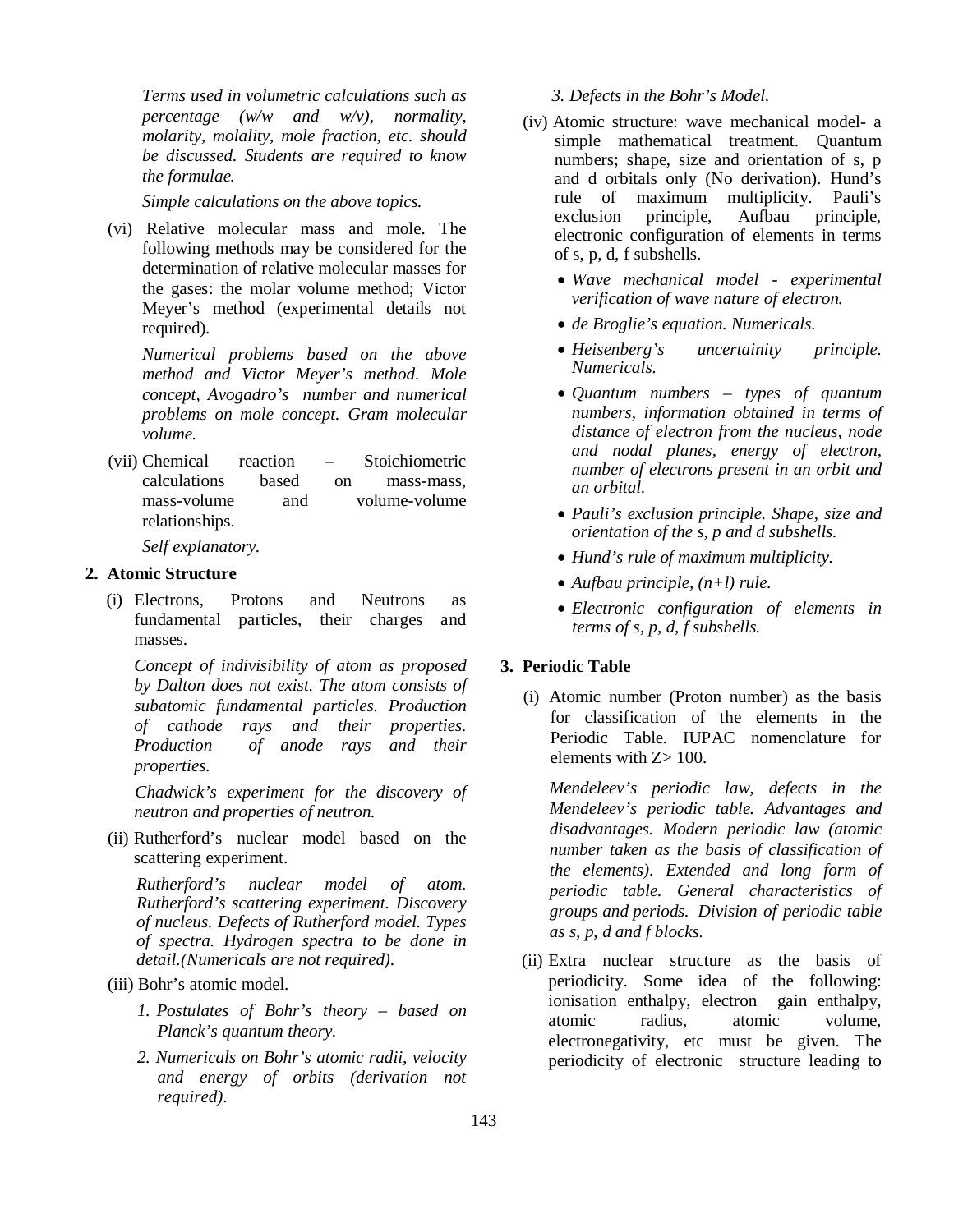the periodicity of elements e.g. the relative ease of ionisation of elements.

- *Periodic properties such as valence electrons, atomic volume, atomic and ionic radii and their variation in groups and periods.*
- *The idea of ionisation enthalpy, electron gain enthalpy and electronegativity must be given and their variation in groups and periods may be discussed.*
- *The factors (atomic number, atomic volume and shielding effect, the number of electrons in the outermost orbit) which affect these periodic properties and their variation in groups and periods.*
- (iii) Periodicity of elements with reference to s, p, d and f block elements.

*Classification of elements on the basis of s, p, d, f block elements and also on the basis of their complete and incomplete electron shells.*

*Study of the periodicity of properties mentioned in point (ii) in terms of s, p, d, f blocks and the governing factors in terms of the block characteristics.*

*NOTE: Recommendations of the latest IUPAC for numbering of groups to be followed. Numbering 1 – 18 replacing old notation of I – VIII. Details given at the end of the syllabus.* 

## **4. Chemical Bonding:**

Kossel-Lewis approach to Chemical Bonding**.**

*Its application to electrovalent and covalent bonds.*

## **Electrovalent Bond**

(i) Electrovalent or ionic bond e.g formation of NaCl,  $Li<sub>2</sub>O$ , MgO, CaO, MgF<sub>2</sub> and Na<sub>2</sub> S.

*Cause of chemical combination, Octet rule, types of chemical bonds. Electrovalent formation of NaCl, Li2O, MgO, CaO, MgF2, and Na2S. Properties of ionic compounds. Electron dot structure of the following ionic compounds: NaCl, Li2O, MgO, CaO, MgF2, and Na2S must be taught in detail.*

(ii) Factors influencing the formation of ionic bond, e.g electron gain enthalpy, ionisation enthalpy, lattice energy and electronegativity.

*The conditions necessary for the formation of ionic bonds such as:* 

- *low ionisation enthalpy of metals.*
- *high electron gain enthalpy of non-metals.*
- *high lattice energy.*
- *electronegativity difference between the reacting atoms should be appreciable.*

*All these points must be discussed in detail.*

(iii) The relation between the ionic bonding and Periodic Table.

*The relationship between the formation of cations and anions of the atoms and their positions in the periodic table should be discussed.* 

*Correlate the periodic property and the position of the elements in the periodic table to show the ease of formation of anions and cations and electrovalent and covalent compounds.*

(iv) Variable electrovalency and its causes.

*Variable electrovalency; reasons for variable electrovalency i.e, due to inert electron pair effect, by using suitable examples. Calculation of lattice enthalpy (Born-Haber cycle).*

#### **Covalent Bond**

(i) Covalent bond, sigma and pi bonds e.g. formation of ammonia, nitrogen, ethene, ethyne, and carbon dioxide. Resonance.

*Definition of covalent bonding, conditions for formation of covalent bonds, types of covalent bonds i.e single, double and triple bonds. Sigma and pi bonds. H2, O2, N2. Classification of covalent bonds based on electronegativity of atoms - polar and non polar covalent bond, dipole moment, formation of CH4, H2O, NH3, ethane, ethene, ethyne and CO2, etc. and their electron dot structure or Lewis structure. Characteristics of covalent compounds. Comparison in electrovalency and covalency. Resonance in simple inorganic molecules like ozone, carbon dioxide, carbonate ion and nitrate ion.*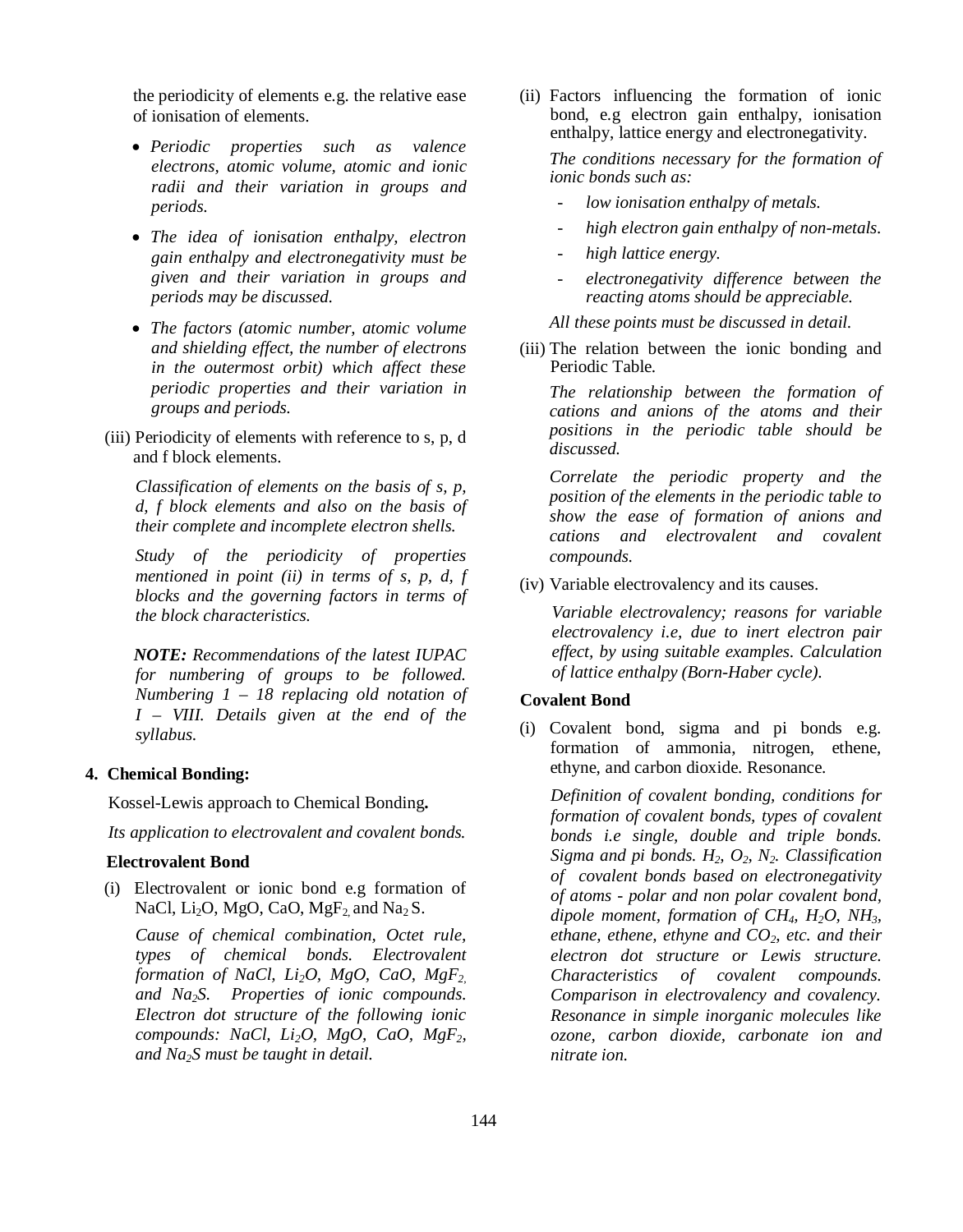(ii) Variable valency: chlorine exhibits the valency of 1,3,5 & 7.

*Variable valency, cause of variable covalency e.g. chlorine exhibits the valency 1, 3, 5 and 7. Discuss in terms of atomic structure.* 

*Variable covalency of phosphorus and sulphur may be discussed. Discuss in terms of atomic structure.*

(iii) Deviation from Octet rule and Fajan's rules.

*Definition of Octet rule.* 

*Failure of Octet rule, due to either incomplete octet or exceeding of Octet with suitable examples.* 

*Fajan's rules: Statements. Conditions for electrovalency and covalency must be discussed. Polar and non polar bonds should be correlated with Fajan's rules.*

(iv) Co-ordinate or dative covalent bond, e.g. formation of oxy-acids of chlorine.

*Co-ordinate or dative covalent bonding: definition, formation of hypochlorous acid, chloric acid, perchloric acid, ammonium ion, hydronium ion, nitric acid, ozone – structural formulae of the above molecules based on co-ordinate bonding.* 

(v) Hydrogen bonding: its essential requirements, the examples of hydrogen fluoride, water (ice), alcohol, etc may be considered.

*H-bonding – definition, types, condition for hydrogen bond formation, examples of inter-molecular hydrogen bonding in detail taking hydrogen fluoride, water and ice and ethanol into account. Intramolecular hydrogen bonding.*

(vi) Metallic bonding, van der Waals' forces.

*Metallic bonding - Electron sea model and band model.*

*Explanation of metallic properties in terms of metallic bonding.*

*van der Waals' forces and its types.*

(vii)Valence Shell Electron Pair Repulsion Theory; Hybridization and shapes of molecules: hybridization involving s, p and d orbitals only; sigma and pi bonds.

*Concept of electron-pair repulsion and shapes of molecules taking methane, ammonia and water as examples.*

*Hybridization and molecular shapes – definition, hybridization of orbitals involving s, p and d orbitals (examples: ethane, ethene, ethyne, PCl<sub>5</sub> and*  $SF_6$ *).* 

(viii) Molecular orbital theory, Qualitative treatment of homonuclear diatomic molecules of first two periods (Hydrogen to Neon). Energy level diagrams, bonding, antibonding molecular orbitals, bond order, paramagnetism of  $O_2$  molecule. Relative stabilities of  $O_2$ ,  $O_2$ ,  $O_2^2$ ,  $O_2^2$  and  $N_2$ ,  $N_2^+$ ,  $N_2$ ,  $N_2^2$ .

*Self-explanatory.*

## **5. The Gaseous State**

(i) The gas laws, kinetic theory treated qualitatively.

> *Characteristics of gases, comparison between solid, liquid and gas. Properties of gases on the basis of kinetic theory of gases. Laws of gases – Boyle's Law, Charles' Law, Absolute Temperature, Pressure Temperature Law, Avogadro's Law. Simple numerical problems based on the above laws.*

> *Postulates of Kinetic Theory must be discussed to explain gas laws. Concept of average, root mean square and most probable velocities (No numericals).*

(ii)  $PV = nRT$  or  $PV = (w/M)RT$  and the application of this equation of state.

> *Ideal gas equation PV = nRT; its application in calculation of relative molecular mass and in the calculation of the value of R.*

(iii) Non ideal behaviour of gases and van der Waals' equation.

*Non ideal behaviour of gases i.e. deviation from gas laws may be discussed at low and at high temperature and pressure.* 

*van der Waals' equation*  $(P + a/V^2)$   $(V-b)$ *= RT for one mole of a gas. (Numericals not required)*

*The pressure correction and volume correction may be explained.*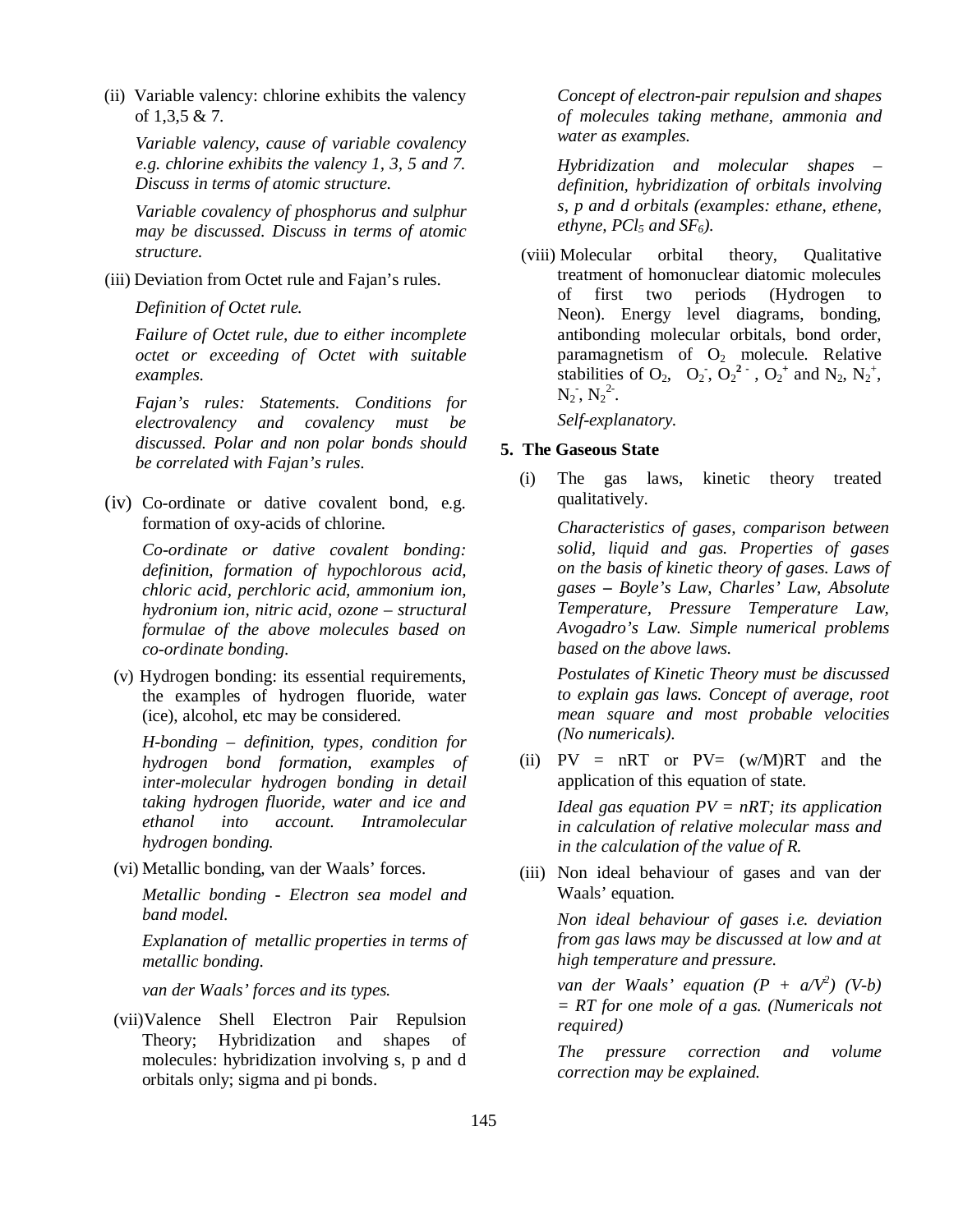- (iv) Dalton's law, the Avogadro's constant, the mole, Graham's law of diffusion, simple numerical problems on the above.
	- *Dalton's Law of partial pressure.*
	- *Application of Dalton's Law.*
	- *Numerical problems based on the above law.*
	- *Avogadro's constant.*
	- *Relationship between the mole and Avogadro number. Graham's Law of diffusion and its application.*
	- *Simple numerical problems on the above.*

## **6. Surface Chemistry**

(i) Adsorption

*Factors affecting adsorption of gases on solids, Freundlich and Langmuir adsorption isotherms.*

- (ii) Colloidal State: Preparation and properties of colloids, both lyophilic and lyophobic colloids. Precipitation as evidence that the colloidal particles are charged. Idea of gold number is required, but application of gold number is not required. The importance of large surface area in adsorption should also be appreciated**.**
- *Thomas Graham classified the substances as crystalloid and colloid.*
- *Classification of substances on the basis of the particle size i.e. true solution, sol and suspension.*
- *Colloidal system is heterogeneous. Lyophilic and lyophobic colloids.*
- *Classification of colloidal solutions as micro, macro and associated colloids.*
- *Preparation of lyophilic colloids. Preparation of lyophobic colloids by colloid mill, peptisation, Bredig's arc method (procedural details not required) by oxidation, reduction, double decomposition and exchange of solvent method should be discussed.*
- *Purification of colloids (dialysis, ultra filtration, and ultracentrifugation).*
- *Properties of colloidal solutions such as Brownian movement, Tyndall effect, coagulation should be discussed.*
- *Protection of colloids, Gold number and Hardy Schulze rule.*
- *Application of colloids in life.*
- *Electrophoresis (movement of dispersed phase).*
- *Emulsions, surfactants, micelles (only definition and examples).*

#### (iii) Chromatography

*Principle and its application (details not required).*

#### **7. Chemical Kinetics**

Rate of a chemical reaction, basic idea of order and molecularity of a reaction.

*Rate of a chemical reaction; Relation between order and the stoichiometric coefficients in the balanced equation; Meaning of molecularity. Differences between the order and molecularity of the reaction. (Numericals are not required).*

## **8. Chemical Energetics**

- (i) Introduction.
	- *(a) Scope of thermodynamics- characteristics of thermodynamics.*
	- *(b) Types of system ideal system, real system, isolated system, closed system, open system.*
	- *(c) Meaning of surroundings.*
	- *(d) Properties of the system: macroscopic, intensive and extensive properties of the system.*
	- *(e) State of the system.*
	- *(f) Main processes the system undergoes: reversible, irreversible, adiabatic, isothermal, isobaric, isochoric, cyclic.*
	- *(g) Meaning of thermodynamic equilibrium.*
	- *(h) Meaning of thermodynamic process.*
- (ii) First law of Thermodynamics and its mathematical statement.
	- *(a) Idea of conservation of energy total energy of the system and the surroundings.*
	- *(b) Meaning of internal energy of the system and change in internal energy of the system.*
	- *(c) Meaning of work done by the system and by the surroundings at constant temperature.*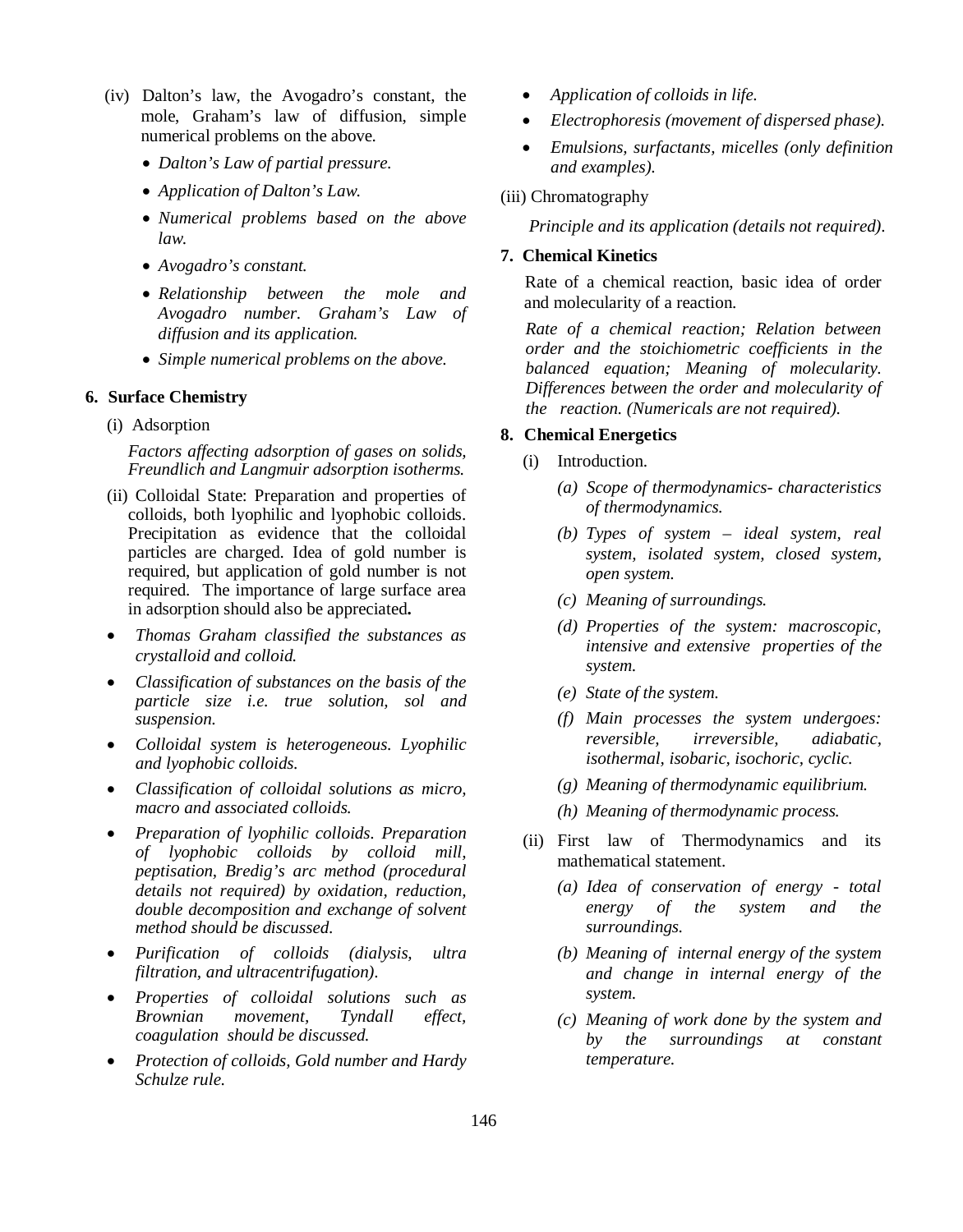- *(d) Meaning of heat absorbed by the system and by the surroundings at constant temperature.*
- *(e) The sign convention for change in internal energy, heat given out or gained, work done by the system or by the surroundings.*
- *(f) State function and path function- meaning with examples.*
- *(g) Internal energy change, work done and heat absorbed in a cyclic process.*
- *(h) Internal energy change in an isolated system and in non isolated system.*
- *(i) Total internal energy change of a system and surroundings.*
- *(j) Significance of first law of thermodynamics.*
- *(k) Chemical change and internal energy.*
- *(l) Need for enthalpy constant pressure or open vessel processes.*
- *(m) Enthalpy a thermodynamic property – state function.*
- *(n) Mathematical form of enthalpy at constant pressure.*
- (iii) Ideas about Heat, Work and Energy.
	- *Heat the energy in transit.*
	- *Condition for the transfer of heat.*
	- *Limitation in conversion of heat into work.*
	- *Condition at which heat transfer ceases.*
	- *Unit of heat.*
	- *Meaning of energy capacity to do work.*
	- *Meaning of work intensity factor and capacity factor.*
	- *Types of work.*
	- *Mathematical form of reversible work.*
	- *Mathematical form of irreversible work.*
	- *Difference between the reversible and irreversible work done – graphically.*
	- *Adiabatic reversible expansion.*
	- *Relationship between Cv and internal energy change.*
	- *Relationship between Cp and Cv.*
- (iv) Second law of thermodynamics Reversible and irreversible changes, isobaric, isochoric adiabatic processes; Entropy, Free Energy. Spontaneity of a chemical change.  $\Delta G^{\circ}$  = -2.303 RT logK<sub>eq</sub>.
	- *Ideas about reversible (recapitulation), spontaneous and non spontaneous processes.*
	- *Inadequacy of first law and need for second law.*
	- *Meaning of entropy derived from IInd law – statement of IInd law in terms of entropy.*
	- *Physical significance of entropy*
	- *State function and not path function.*
	- *Relationship between adiabatic change and entropy.*
	- *Entropy change of the universe and a reversible isothermal process.*
	- *Entropy change of the universe and irreversible process.*
	- *Meaning of thermal death.*
	- *Meaning of energy content and work content (free energy) of the system – thermodynamic quantity – state function.*
	- *Types of work and meaning of the two types of work.*
	- *Meaning of Helmholtz's Free energy and Gibb's free energy and the change in Gibb's and Helmholtz's free energy.*
	- *Relationship between Gibb's free energy and Helmholtz's free energy.*
	- *Simple calculation on the change in Gibb's free energy and Helmholtz's free energy.*
	- *Relationship between change in Gibb's free energy and equilibrium constant of a chemical reaction.*
	- *Change in Gibb's free energy in reversible, irreversible, isobaric and isochoric processes.*
	- *Based on change in Gibb's free energy, defining the criteria for the spontaneity of a change in terms of entropy and enthalpy; defining the limits for reversible chemical reactions.*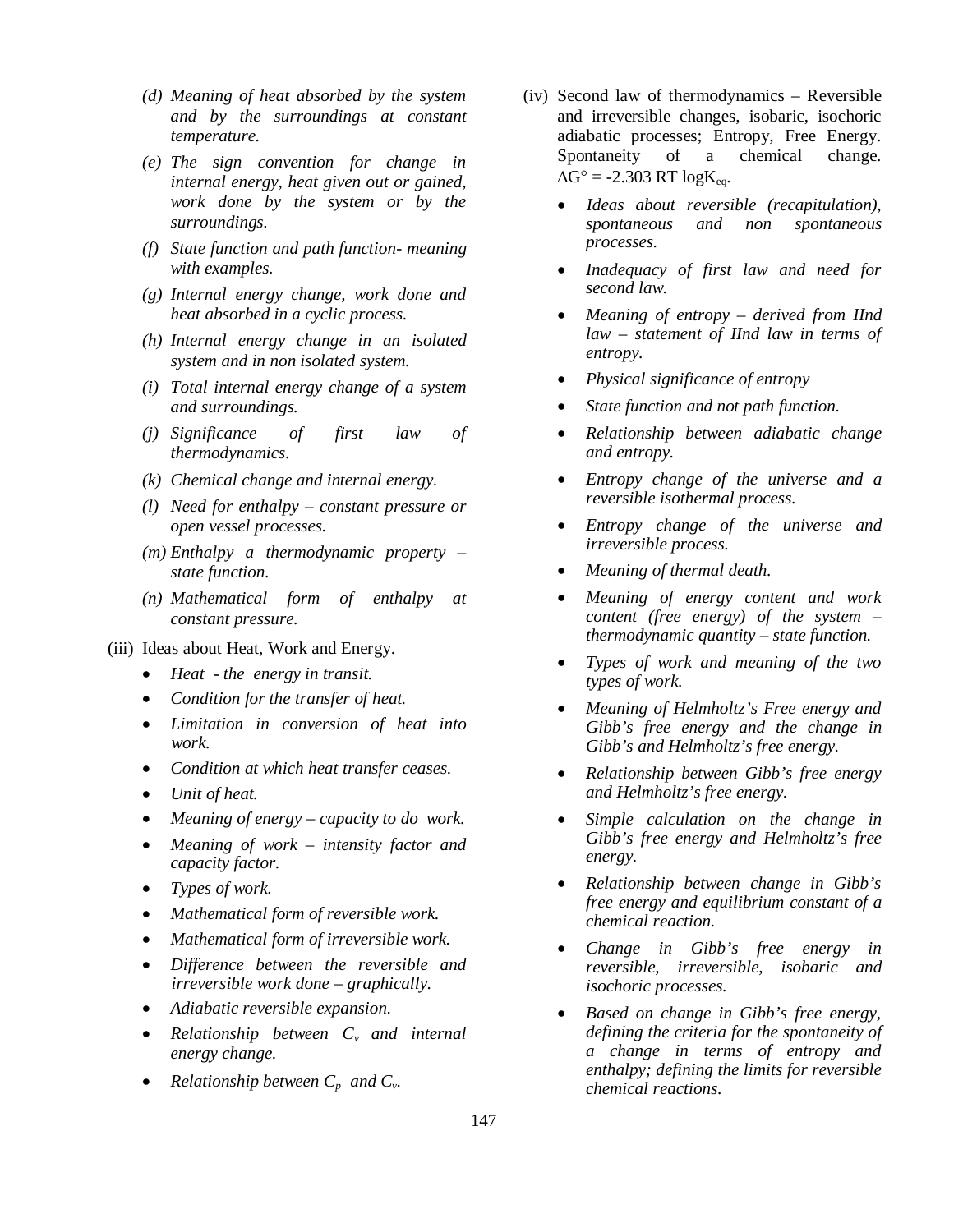(v) Third Law of Thermodynamics – statement only.

*Self explanatory.*

- (vi) Thermochemistry:
	- (a) Definitions.

*Heat of reaction:*

- *Heat of formation standard heat of formation.*
- *Heat of solution.*
- *Heat of solution at infinite dilution.*
- *Heat of dilution.*
- *Heat of neutralization.*
- *Heat of combustion.*
- (b) Constancy in the heat of neutralisation.
	- *Experimental verification in case of strong acids and strong bases.*
	- *Reason for that observation ionic neutralisation and the heat evolved.*
- (c) Calorific value of a fuel. *Definition of calorific value.*
- (d) Hess's law of constant heat summation simple problems based on the above definitions and concepts. *Statement- explanation with example. Simple problems.*

# **SECTION B**

**9. Study of Representative Elements**: Group 1, 2, 13, 14, 15 - The following should be included: a) Occurrence, (b) Physical State, (c) Electronic Configuration, (d) Atomic and Ionic radii, (e) Common oxidation state, (f) Electropositive / Electronegative character, (g) Ionisation enthalpy, (h) Reducing/oxidising nature, (i) Distinctive behaviour of first member of each group (namely Lithium, Beryllium, Boron, Carbon, Nitrogen), (j) Nature of oxides, hydroxides, hydrides, carbonates, nitrates, chlorides, sulphates, wherever applicable.

*s-Block elements:*

*Group 1 – Lithium, Sodium: General characteristics in terms of physical and chemical properties.*

*Group 2 – Beryllium, Magnesium and Calcium: General characteristics in terms of physical and chemical properties.*

## *p-Block elements:*

*Group 13 – Boron, Aluminium: General characteristics in terms of physical and chemical properties; Boron's Lewis acid character; amphoteric nature of aluminium.*

*Group 14 – Carbon, Silicon, Germanium, Tin and Lead: General characteristics in terms of physical and chemical properties, property of catenation; structure of diamond, graphite and fullerene; stability of +2 oxidation state down the group in terms of inert pair effect.*

*Group 15 – Nitrogen, Phosphorus: General trends in group; unreactive nature of nitrogen; difference in the physical state of nitrogen and phosphorus in terms of bonding; allotropes of phosphorus (white, red) - nature and uses.*

# **10. Preparation, properties and uses of Compounds of Groups 1, 2, 13, 14, 15.**

Only brief qualitative treatment is required for preparation. Main emphasis must be given to the chemistry of preparation, chemical properties and uses of the given compounds. Biological importance of magnesium, sodium, calcium and potassium.

Group 1: Sodium chloride, Sodium hydroxide, Sodium carbonate, Sodium bicarbonate, Sodium thiosulphate; Group 2: Magnesium chloride hexahydrate, Calcium oxide, Plaster of Paris, Cement; Group 13: Borax, Borax Bead Test, Boric acid, Alums; Group 14: Carbon monoxide, Carbon dioxide, Silicon dioxide, Silicon carbide, Silicones; Group 15: Oxides of nitrogen, Phosphorus trichloride, Phosphorus pentachloride, Oxoacids of phosphorus.

*Group 1:* 

- (i) *Sodium chloride Isolation. Uses.*
- (ii) *Sodium hydroxide only the principle of preparation by Castner-Kellner cell.*
- (iii) *Sodium carbonate equation of Solvay's process. Uses.*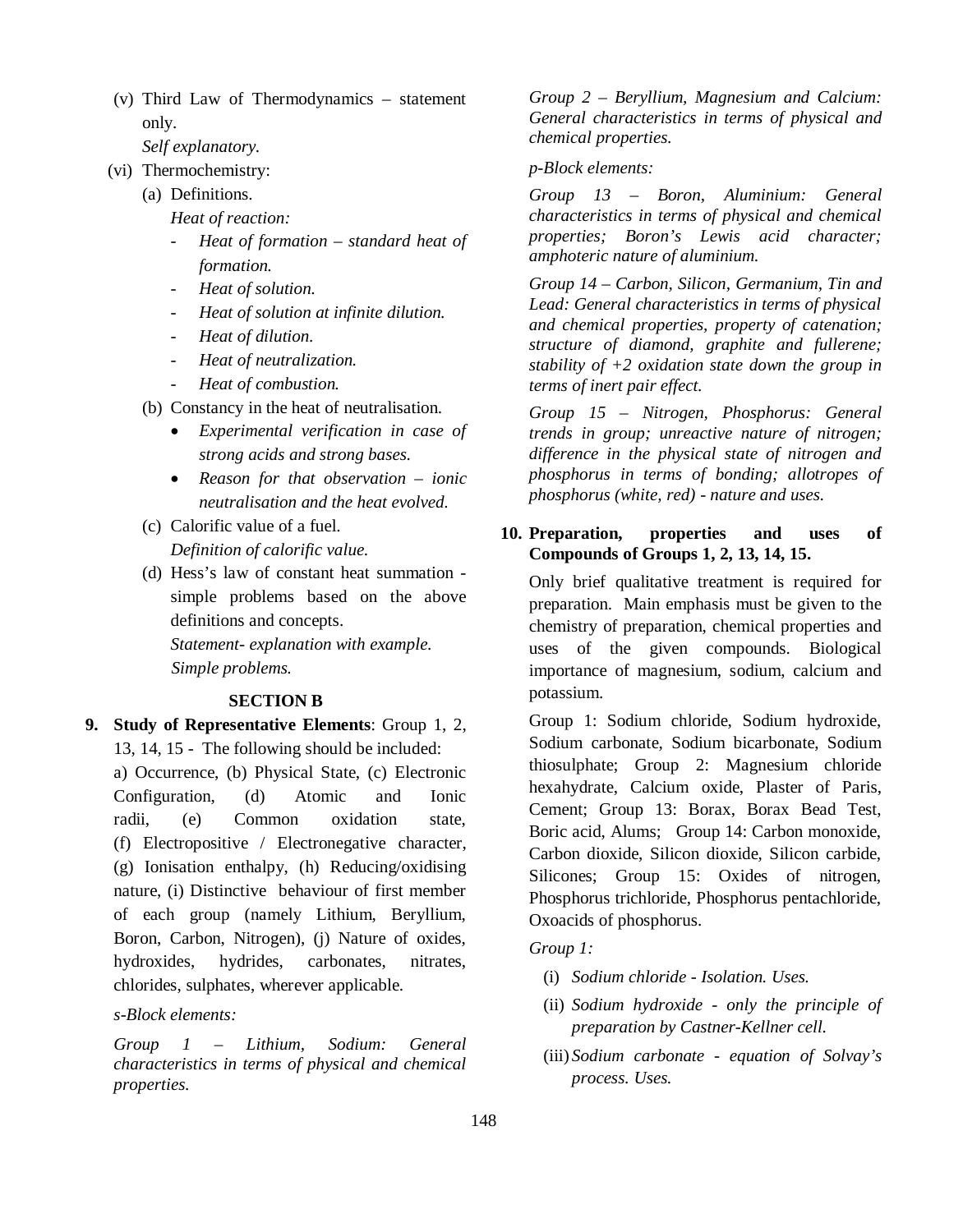- (iv) *Sodium bicarbonate preparation from sodium carbonate. Uses.*
- (v) *Sodium thiosulphate preparation from sodium sulphite and its reaction with iodine, dilute acids and silver nitrate. Uses.*

### *Group 2:*

- (i) *Magnesium chloride hexahydrate preparation from magnesium oxide. Effect of heat.*
- (ii) *Calcium oxide preparation from limestone; reaction with water, carbon dioxide and silica.*
- (iii)*Plaster of Paris preparation from gypsum. Uses.*
- (iv) *Manufacture of cement.*

#### *Group 13:*

- (i) *Borax- reaction with water and action of heat on hydrated compound (preparation not required).*
- (ii) *Borax Bead Test.*
- (iii)*Boric acid preparation and action of heat.*
- (iv) *Alums preparation and uses.*

#### *Group 14:*

- (i) *Carbon monoxide preparation from incomplete combustion of carbon. Hazards of CO. Reducing nature of CO.*
- (ii) *Carbon dioxide preparation from limestone and carbon, limewater test. Uses.*
- (iii) *Silicon dioxide structure, comparison with carbon dioxide. Uses.*
- (iv) *Silicon carbide preparation from silica. Uses.*
- (v) *Silicones general method of preparation. Uses.*
- (vi) *Silicates structure and uses.*
- (vii)*Zeolites formula and use.*

#### *Group 15:*

- (i) *Oxides of nitrogen*  $(N_2O, NO, N_2O_3, N_2O_4,$ *N2O5) - preparation, structure and uses.*
- (ii) *Ammonia– Preparation and manufacture. Properties: reaction with oxygen, copper*

*oxide, chlorine, HCl, formation of complexes. Uses.*

- (iii)*Nitric Acid Preparation and manufacture. Properties: reaction with copper (dilute and concentrated HNO3), carbon and sulphur. Uses.*
- (iv) *Phosphorus trichloride Preparation from phosphorous. Uses.*
- (v) *Phosphorus pentachloride preparation from PCl3. Thermal dissociation and hydrolysis. Uses.*
- (vi) *Phosphine preparation from phosphorus and properties: reaction with halo acids).*

(vii)*Oxoacids of phosphorus (structure only).*

#### **11. Redox Reactions**

- *Concept of oxidation and reduction in terms of oxygen, hydrogen, electrons.*
- *Redox reactions examples.*
- *Oxidation number: Rules for calculation, simple calculations of oxidation state in molecules and ions like*  $K_2 \underline{C} r_2 O_7$ ,  $\underline{S}_2 O_3^{2-}$ , *etc.*
- *Oxidation and reduction in terms of change in oxidation number.*
- *Balancing of redox reactions in acidic and basic medium by oxidation number and ionelectron method.*

## **SECTION C**

**(Note: Aliphatic compounds containing upto 5 carbon atoms to be taught)**

#### **12. Introduction to Organic Chemistry**

(i) The unique nature of carbon atom and catenation.

*Introduction to organic chemistry:* 

- *Vital force theory.*
- *Reason for separate study of organic chemistry and its importance.*
- *Characteristics of carbon atoms (tetra valency).*
- *Reasons for large number of organic compounds:* 
	- (a) *Catenation.*
	- (b) *Isomerism and multiple bonding, etc.*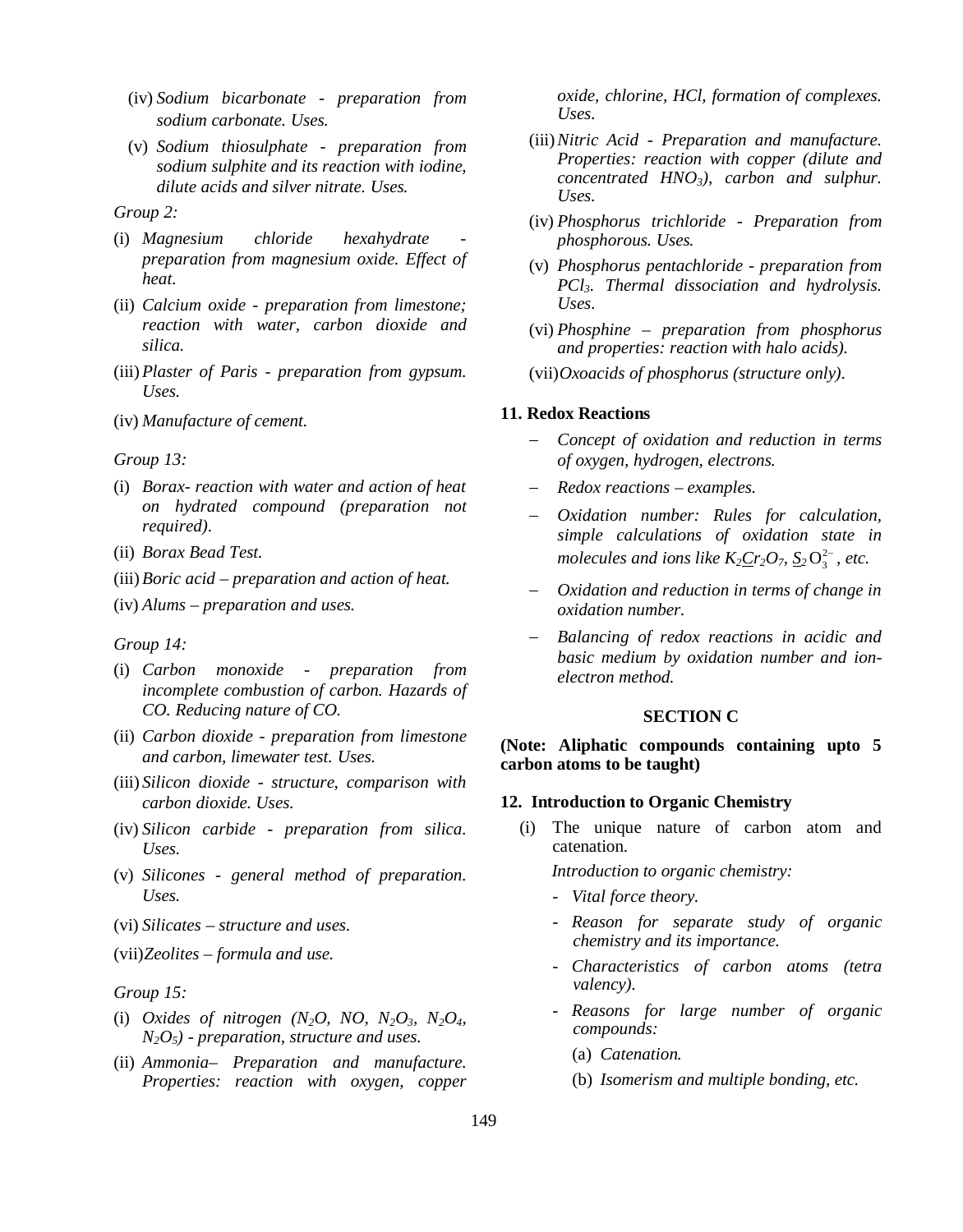(ii)Classification of organic compounds and homologous series.

*Classification of organic compounds: (definition and examples)*

- *(a) Open chain.*
- *(b) Closed chain.*
- *(c) Homocyclic.*
- *(d) Hetrocyclic.*
- *(e) Aromatic.*
- *(f) Alicyclic compounds.*
- *(g) Homologous series and its characteristics.*
- *(h) Functional groups.*
- *(i) Nomenclature of organic compounds; hydrocarbons and other simple compounds.*
- *(j) IUPAC rules for naming organic compounds.*
- (iii)Detection of carbon, hydrogen, sulphur, nitrogen and halogen.

*Analysis of organic compounds:* 

*Detection of elements (qualitative analysis) such as carbon, hydrogen, nitrogen, halogens and sulphur should be considered by using Lassaigne's test and reactions involved in it.*

(iv) Estimation of carbon, hydrogen, nitrogen, halogens, sulphur and phosphorous.

*Estimation of carbon and hydrogen. Estimation of nitrogen by Kjeldahl's method; halogens by Carius' method. Estimation of sulphur and phosphorous. Numericals included.*

#### **13. Isomerism**

*Definition. Classification of isomerism.*

- (i) Structural Isomerism.
	- *(a) Chain isomerism.*
	- *(b) Positional isomerism.*
	- *(c) Functional isomerism.*
	- *(d) Metamerism.*
	- *(e) Tautomerism.*

## *Definitions and examples.*

- (ii) Stereo Isomerism.
	- (a) Geometric isomerism (cis and trans only).

*Definitions. Conditions for compounds to exhibit geometric isomerism; examples, Types of geometric isomers – cis and trans, syn and anti.* 

(b) Optical isomerism

*Definition.* 

*Nicol Prism and plane polarised light. Polarimeter. Method of measuring angle of rotation. Specific rotation.*

*Conditions for optical activity.*

*d, l form.*

*External compensation - racemic mixture.*

*Internal compensation – meso form.*

*Examples – lactic acid and tartaric acid.*

## **14. Types of Chemical Reactions and their Mechanisms**

(i) Substitution, addition and elimination reactions.

*Substitution, addition and elimination reactions – definition and examples.*

(ii) Homolytic and heterolytic fission.

*Homolytic and heterolytic fission – definition and examples.*

(iii)Electrophiles and nucleophiles.

*Electrophiles and nucleophiles – definition and examples (including neutral electrophiles and nucleophiles).*

(iv) Inductive, mesomeric, electromeric effects and hyperconjugation.

*Inductive, electromeric, mesomeric effect and hyperconjugation – definition, examples and their reactivities.*

(v) Free radicals and polar mechanisms (in terms of fission of the bonds and formation of the new bonds) including  $S_N1$ ,  $S_N2$ ,  $E_1$  and  $E_2$ mechanisms.  $(S_N 1 \text{ and } S_N 2$ ,  $E_1$  and  $E_2$ mechanisms are to be taught at this point).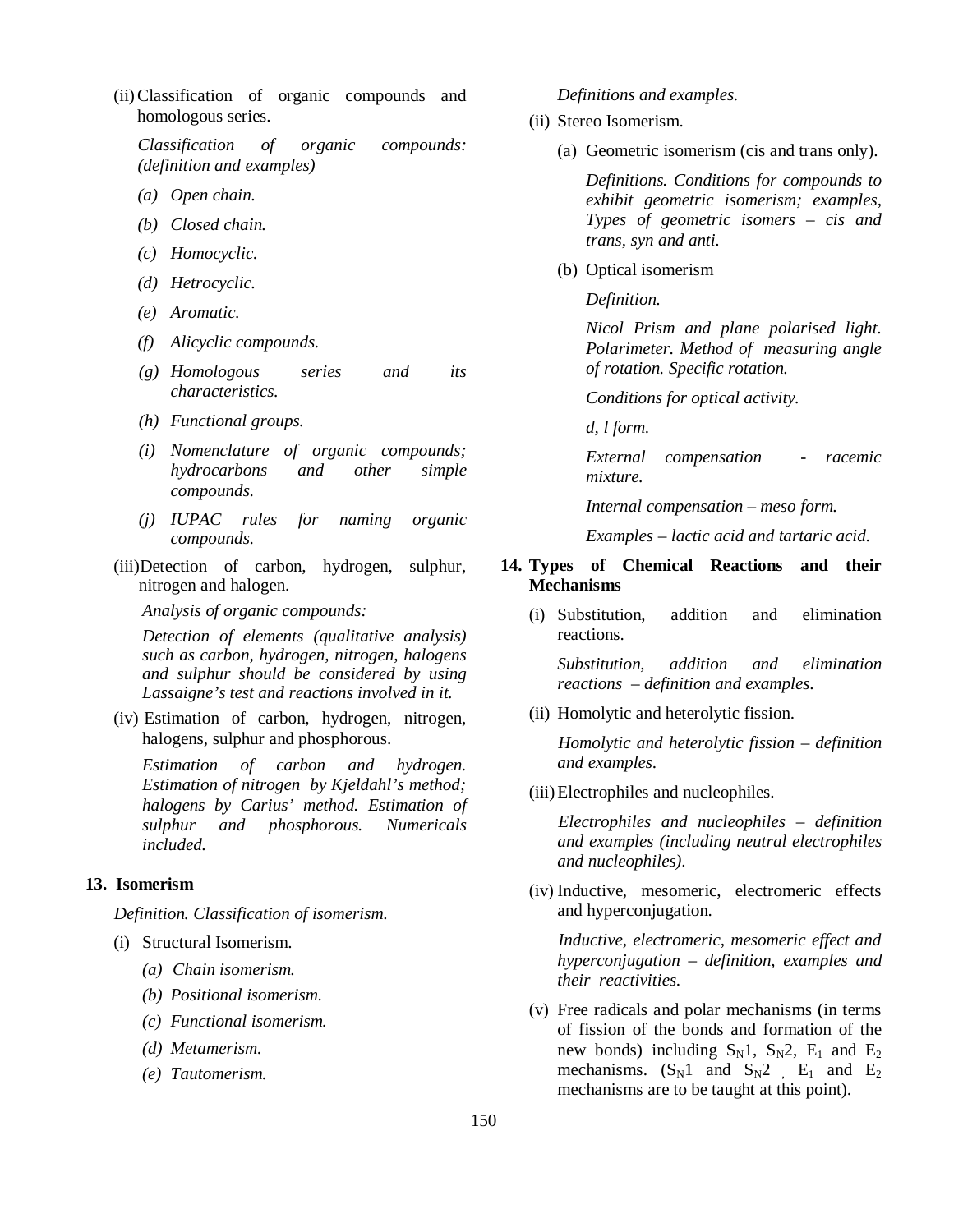*Free radical: its formation due to the fission of the bonds.*

- *Meaning of S.*
- *Meaning of N.*
- *Meaning of 1 and 2.*

*Explain with relevant examples and conditions.*

#### **15. Aliphatic and Aromatic Hydrocarbons**

- (i) Alkanes: General methods of preparation, Properties of alkanes.
	- *General formula of alkanes.*
	- *Homologous series.*
	- *Naming of alkanes.*
	- *Isomerism of alkanes.*
	- *Occurrence.*
	- *Conformation (Sawhorse and Newman projections of ethane).*

*General methods of preparation:* 

- *From sodium salts of carboxylic acids (decarboxylation and Kolbe's electrolytic method).*
- *From alcohols.*
- *From alkyl halides (Wurtz reaction).*
- *From aldehydes.*

*Physical and chemical properties of alkanes.* 

*Physical properties:*

- *State of existence.*
- *Freezing point.*
- *Melting point.*
- *Boiling point.*
- *Density.*

*Chemical properties:*

- *Combustibility.*
- *Reaction with chlorine (free radical mechanism).*
- *Reaction with oxygen in presence of catalyst (formation of alcohol, aldehyde, and carboxylic acid).*

*Uses of alkanes.* 

- (ii) Alkenes: general methods of preparation and properties of alkenes.
	- *General formula of alkenes.*
	- *Nomenclature of alkenes.*
	- *General methods of preparation – dehydration of alcohols, dehydrohalogenation of alkyl halides and Kolbe's electrolytic method.*
	- *Physical and Chemical properties.*
	- *Markownikoff's rule and Anti-Markownikoff's rule with mechanism. Explain by using suitable examples.*
	- *Saytzeff's rule.*
- (iii) Alkynes: methods of preparation (including manufacture), properties and uses of ethyne.
	- *General formula of alkynes.*
	- *Nomenclature of the alkynes.*
	- General methods of preparations of *alkynes. Manufacture of ethyne by calcium carbide and from natural gas. Dehydrohalogenation and Kolbe's electrolytic method.*
	- *Physical and chemical properties of alkynes – addition reactions, formation of acetylides.*
	- *Uses.*
	- *Distinguishing test between Alkane, Alkene and Alkyne.*
- (iv) Benzene: Coal tar as an important source of aromatic compounds; preparation of benzene from sodium benzoate, properties and uses of benzene; resonance model of benzene; directive influence of substituents in the benzene ring.
	- *Coal tar as an important source of aromatic compounds – a general study.*
	- *Benzene: Preparation from sodium benzoate. Physical properties and uses.*

## *Resonance structures (Kekule's) of benzene.*

*Directive influence (o-, p-, and m-) of substituents in electrophilic and nucleophilic substitutions.*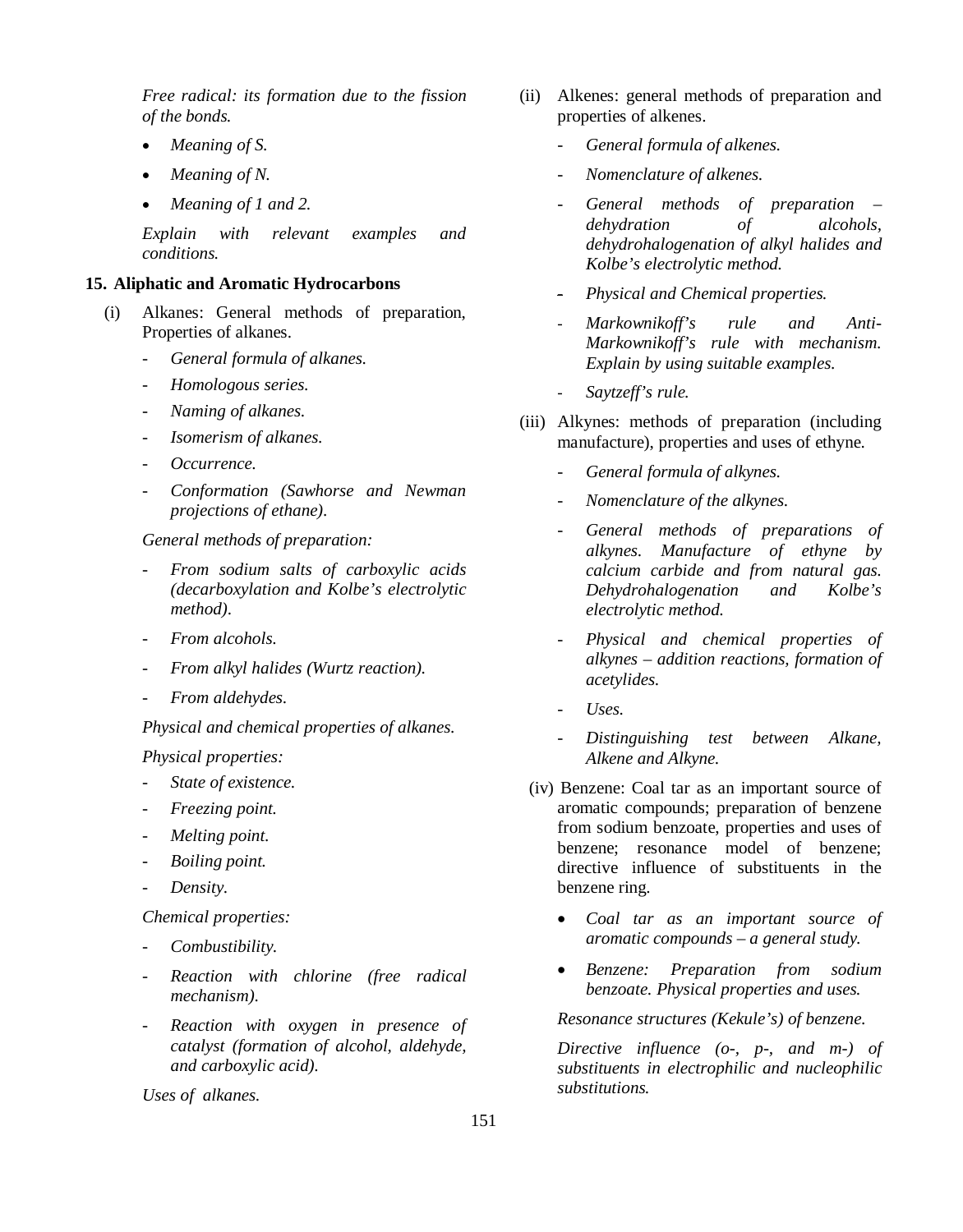## *Chemical properties:*

- *Oxidation (formation of maleic anhydride).*
- *Pyrolysis (formation of bi-phenyl).*
- *Addition reactions with hydrogen, chlorine, bromine.*
- *With ozone.*
- *Substitution reaction (halogenation, nitration and sulphonation).*
- *Alkylation, acetylation Friedel Craft's reaction.*
- *Carcinogenicity and toxicity of benzene may be discussed.*

#### **16. Applications of Chemicals**

(i) In medicine: antipyretics, analgesics, tranquillisers, antiseptics, disinfectants, anti-microbials, anti-fertility drugs, antihistamines, antibiotics, antacids. *Definition, common examples, uses.*

*Structure not required. Differences between antiseptics and disinfectants to be specified.*

(ii) Soaps and Detergents: classification, structure and some important examples.

*Soaps and Detergents – advantage of detergents over soaps, classification of detergents into anionic, cationic and non-ionic.*

## **17. Environmental Chemistry**

**(i)** Energy: Non-renewable and renewable sources, use of diesel and petrol in trains buses, cars and other vehicles, use of LPG, use of CNG and their role in pollution control.

Future sources of energy – hydrogen, alcohol, fuel cells and bio-fuels. Brief explanation.

Methods of saving energy in homes and institutions – use of energy saving bulbs, solar cooker, bio-gas pipeline.

*Self explanatory.*

(ii)Pollution: Environmental pollution: atmospheric pollution and water pollution *Gaseous pollutants: oxides of nitrogen, carbon, sulphur, hydrocarbons; their sources, harmful effects and prevention; Green house effect and global warming; acid rain;* 

*Particulate pollutants: smoke, dust, smog, fumes, mist; their sources, harmful effects and prevention.*

*Water pollutants: pathogens, organic waste, chemical pollutants; their harmful effects and prevention.* 

#### **PAPER II**

#### **PRACTICAL WORK- 20 Marks**

# **Candidates are required to complete the following experiments:**

- 1. Basic laboratory techniques:
	- $-$  Cutting a glass tube.
	- $-$  Bending a glass tube.
	- Drawing out a glass jet.
	- Boring a cork.
- 2. Titration: acid-base titration involving molarity.

*Titrations involving:*

- *Sodium carbonate solution/ dil H2SO4 or dil. HCl using methyl orange indicator.*
- *NaOH or KOH solution/ dil H2SO4 or dil. HCl using methyl orange indicator.*
- *Calculations involving molarity, concentration in grams*  $l^{-1}/$  *number of ions, water of crystallisation and percentage purity.*

# **NOTE: Calculation of molarity must be upto 4 decimal places at least, in order to avoid error.**

3. Qualitative analysis: identification of the following in a given mixture (containing two anions and two cations):

Anions:  $CO_3^2$ ,  $NO_2$ ,  $S^2$ ,  $SO_3^2$ ,  $SO_4^2$ ,  $NO_3$ ,  $CH_3COO^{\dagger}$ , Cl<sup>-</sup>, Br<sup>-</sup>, I<sup>-</sup>, C<sub>2</sub>O<sub>4</sub><sup>-2</sup>.

Cations:  $NH_4^+$ ,  $Pb^{2+}$ ,  $Cu^{2+}$ ,  $Al^{3+}$ ,  $Fe^{3+}$ ,  $Zn^{2+}$ ,  $Mn^{2+}$ ,  $\text{Ni}^{2+}$ ,  $\text{Ba}^{2+}$ ,  $\text{Sr}^{2+}$ ,  $\text{Ca}^{2+}$ ,  $\text{Mg}^{2+}$ .

Formal analytical procedure required.

*Anions: Dilute acid group: CO<sup>3</sup> 2- , NO<sup>2</sup> - , S2- , SO<sup>3</sup> 2-*

*Concentrated Acid Group: NO<sup>3</sup> - , Cl- , Br- , I-*

*Special Group:*  $SO_4^2$ <sup>2</sup>,  $CH_3COO$ <sup>2</sup>,  $C_2O_4^2$ <sup>2</sup>.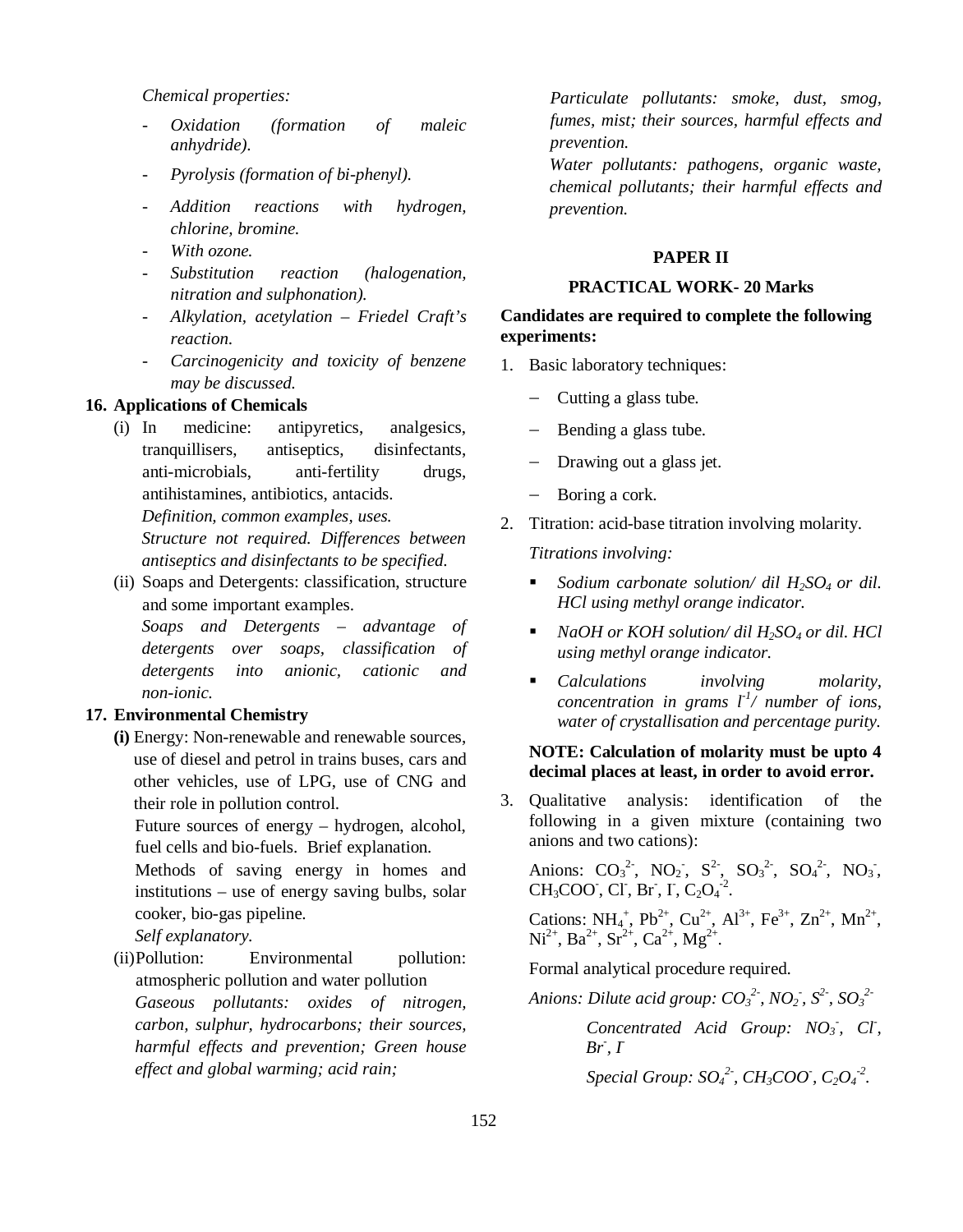*Cations: Group Zero:NH<sup>4</sup> + Group I: Pb2+ Group II: Cu2+, Pb2+ Group III: Al3+, Fe3+ Group IV: Zn2+, Mn2+, Ni2+ Group V: Ba2+, Sr2+ , Ca2+ Group VI: Mg2+*

## **NOTE:**

- **More than one radical will not be given from the same group of anions and cations.**
- **For wet test of anions, sodium carbonate extract must be used (except for carbonate).**

#### **(Insoluble salts excluded)**

- 4. Preparation of inorganic compounds
	- *(i) Preparation of potash alum/Mohr's salt.*
	- *(ii) Preparation of crystalline FeSO4/CuSO4.*

## 5. Paper Chromatography

*Preparation of chromatogram, separation of pigments from extracts of leaves and flowers/ink mixtures; determination of R<sup>f</sup> value.*

#### **PROJECT WORK AND PRACTICAL FILE -**

# **10 Marks**

#### **Project Work – 7 Marks**

The candidate is to creatively execute one project/assignment on a selected topic of Chemistry. Teachers may assign or students may choose **any one** project of their choice.

## **Suggested Evaluation criteria for Project Work:**

- Introduction / purpose
- Contents
- Analysis/ material aid ( graph, data, structure, pie charts, histograms, diagrams, etc)
- **Presentation**
- **Bibliography**

## **Practical File – 3 Marks**

Teachers are required to assess students on the basis of the Chemistry Practical file maintained by them during the academic year.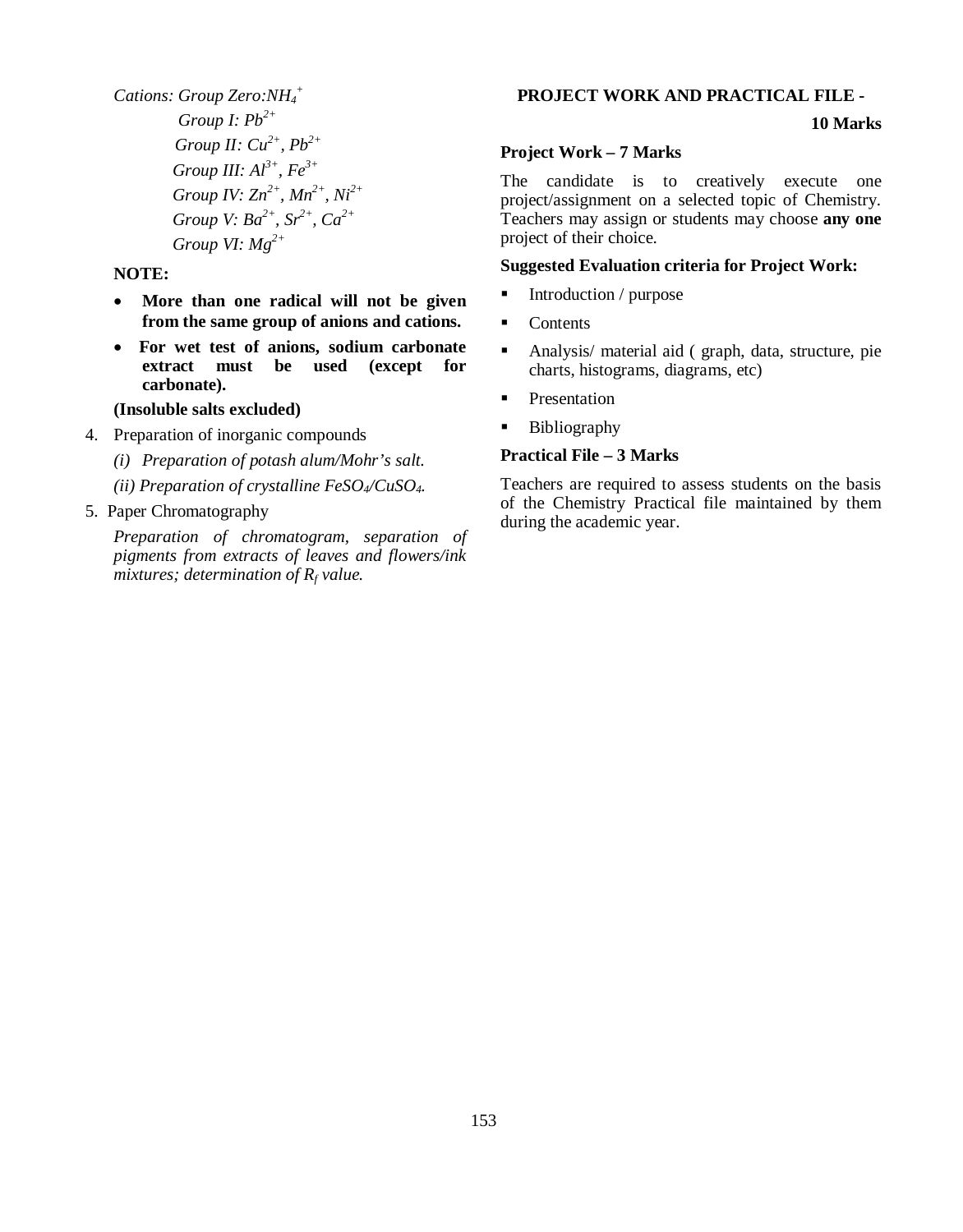# **CLASS XII**

*There will be two papers in the subject.*

| <b>Paper I:</b> Theory -     | 3 hours  70 marks               |  |  |  |  |  |  |
|------------------------------|---------------------------------|--|--|--|--|--|--|
| <b>Paper II:</b> Practical - | $\beta$ hours $\ldots$ 20 marks |  |  |  |  |  |  |
| Project Work                 | $\ldots$ 7 marks                |  |  |  |  |  |  |
| <b>Practical File</b>        | $\therefore$ 3 marks            |  |  |  |  |  |  |

# **PAPER I –THEORY – 70 Marks**

*There will be one paper of 3 hours duration divided into 2 parts.*

*Part I (20 marks) will consist of compulsory short answer questions, testing knowledge, application and skills relating to elementary/fundamental aspects of the entire syllabus.*

*Part II (50 marks) will be divided into 3 Sections, A, B and C. Candidates are required to answer two out of three questions from Section A (each carrying 10 marks), two out of three questions from Section B (each carrying 5 marks) and two out of three questions from Section C (each carrying 10 marks). Therefore, a total of six questions are to be answered in Part II.*

## **SECTION A**

## **1. Relative Molecular Mass and Mole**

(i) Normality, molality, molarity, mole fraction, as measures of concentration.

> *Definition of the above terms with examples. Simple problems relating mass, molar mass and mole.*

(ii) Raoult's law and colligative properties.

*Intensive property – definition and examples.*

*Extensive property – definition and examples.*

*Colligative properties – definition and examples.*

*Raoult's Law – I (for volatile solutes),* 

– *II (for non-volatile solutes).*

*Ideal solution, non-ideal solution. Azeotropic mixtures – definition, types and examples. Solubility of gases in liquids – Henry's Law, simple numericals.*

(iii) Nonvolatile, non electrolytic solute.

*Explanation of non-volatile solute and non-electrolytic solute with examples.* 

(iv) Dissociation- Electrolytic solute.

*Meaning of electrolytic solute – (if strong electrolyte) – the number of particles of the solute in solution is an exact multiple of the number of ions present in one molecule of the solute. Meaning of electrolytic solute – (if weak electrolyte) – the number of particles of the solute in solution is not an exact multiple of the number of ions present in one molecule of the solute but a part of it depending on the degree of dissociation. (This part may be taught after teaching ionic equilibria). Numericals included.*

(v) Association.

*The meaning of association with respect to dimer formation. Numericals included.*

- (vi) Relative molecular mass of non-volatile substances:
	- (a) By relative lowering of vapour pressure.

*Determination of relative molecular mass by measurement of lowering of vapour pressure. Problems based on the above. Experimental details not required.*

(b) Depression in freezing point.

*Freezing point depression - molal depression constant (cryoscopic constant) – definition and mathematical expression (derivation included). Problems based on the above. Experimental details not required.*

(c) Elevation in boiling point method.

*Boiling point elevation – molal elevation constant or ebullioscopic constant– definition and mathematical expression (derivation included). Problems based on the above. Experimental details not required.*

(d) Osmotic pressure and its application in the determination of relative molecular mass.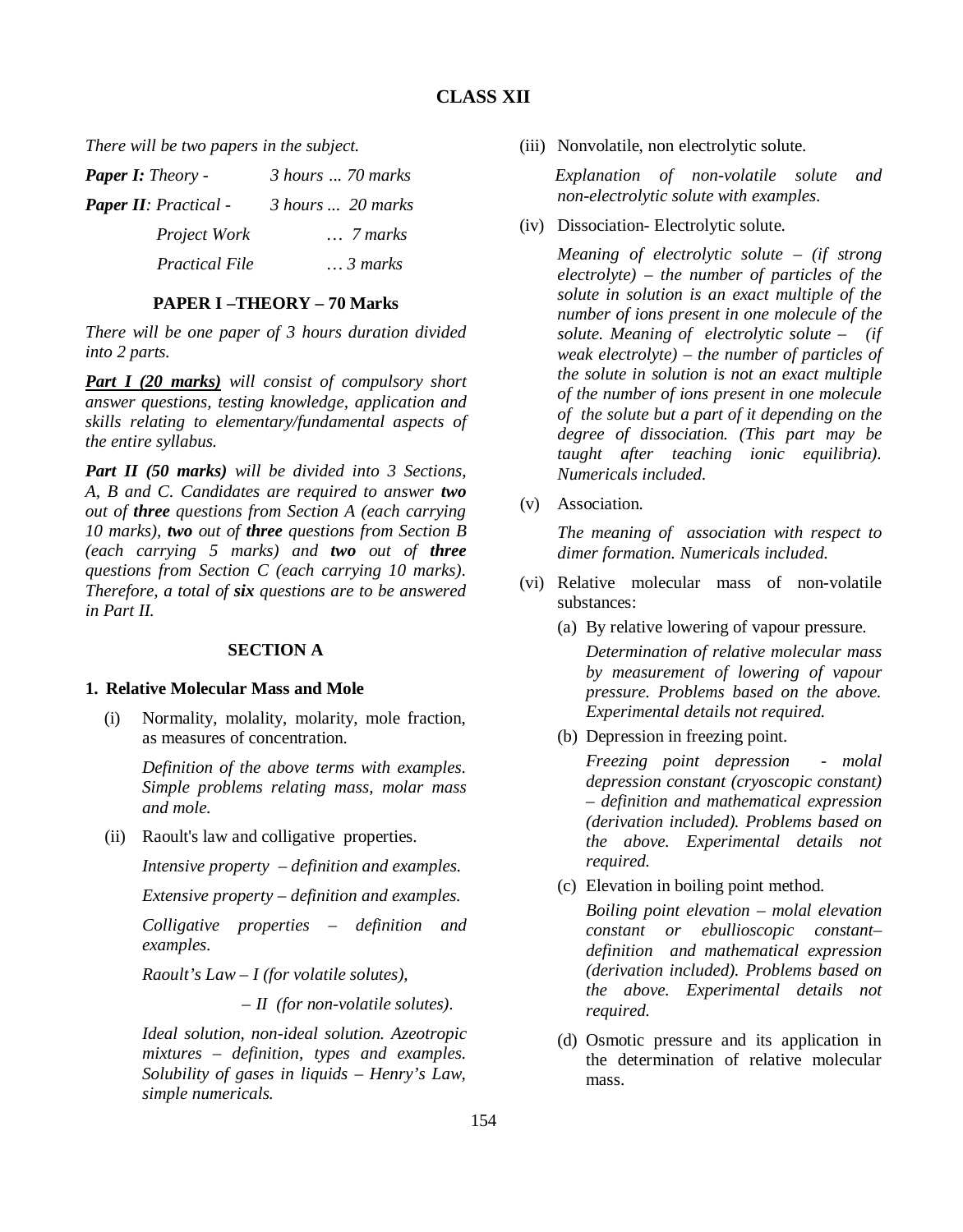*Osmotic pressure – definition and explanation, natural and chemical semipermeable membranes, reverse osmosis.*

*van't Hoff- Boyle's Law, van't Hoff – Charles' Law, van't Hoff - Avogadro's law.* 

*Problems based on the above. Experimental details not required.*

(e) van't Hoff factor.

*van't Hoff factor for the electrolytes which dissociate and the molecules which associate in solution. Modification of the formula of colligative properties based on van't Hoff factor. Simple problems. Calculation of degree of dissociation and association. Experimental details not required.*

- (f) van't Hoff equation and its interpretation. *Self-explanatory.*
- (g) Simple numerical problems on different methods mentioned above for the determination of molecular masses. Abnormal molecular masses in case of electrolytes and in case of solutes which associate.

*Self-explanatory.*

# **2. States of Matter: Structure and Properties Solid State**

Crystalline and amorphous substances; lattice; unit cell; 3–D packing of atoms in a crystal lattice; relation between radius, edge length and nearest neighbour distance of atoms in a unit cell; density of a unit cell; interstitial void; imperfections in solids, ionic, metallic and atomic solids, electrical and magnetic properties.

*Definition of crystal lattice, unit cell; types of unit cell (scc, fcc, bcc); calculation of the number of atoms per unit cell; packing in 3 – D; concept of radius, edge length and nearest neighbour distance; calculation of density of unit cell, radius, edge length, formula of the compound – numericals based on it; voids – types, location, formation; point defects – F centers; electrical and magnetic properties – piezoelectricity, pyroelectricity, ferromagnetic, ferrimagnetic,* 

*antiferromagnetic; crystalline and amorphous substances; characteristics of crystalline solids; ionic (NaCl), metallic (Cu), atomic (diamond and graphite).*

# **3. Chemical Kinetics**

Qualitative meaning of chemical kinetics, comparison with chemical dynamics; slow and fast reactions; rate of reactions; factors affecting the rate of reaction such as: concentration, temperature, nature of reactants and products, surface area of reactants, presence of catalyst and radiation; Rate constant; Rate law; Law of Mass Action; concept of energy barrier; threshold energy, activation energy; formation of activated complex; exothermic and endothermic reactions; collision theory for a chemical change; order of a reaction; rate equation of zero and first order reaction; half life period; molecularity of a reaction; mechanism of elementary and overall reaction; variation of rate constant with temperature; Arrhenius equation –  $K=Ae^{-Ea/RT}$ ; related graphs; catalyst.

- *(i) Meaning of Chemical Kinetics:*
- *Scope and importance of Kinetics of the reaction.*
- *Slow and fast reactions explanation in terms of bonds.*
- *(ii) Rate of Reaction:*
- *Definition*
- *Representation of rate of reaction in terms of reactants and products.*
- *Determination of rate of reactions graphically.*
- *Instantaneous and average rate of reaction.*
- *(iii) Law of Mass Action:*
- *Statement and meaning of active mass.*
- *Explanation with an example general reactions.*
- *(iv) Effect of concentration of reactants on the rate of a reaction:*
- *Qualitative treatment.*
- *Based on the law of Mass Action. Statement of rate law.*
- *General rate equation Rate* =  $k$ (*Concentration of the reactant*)<sup>*n*</sup>,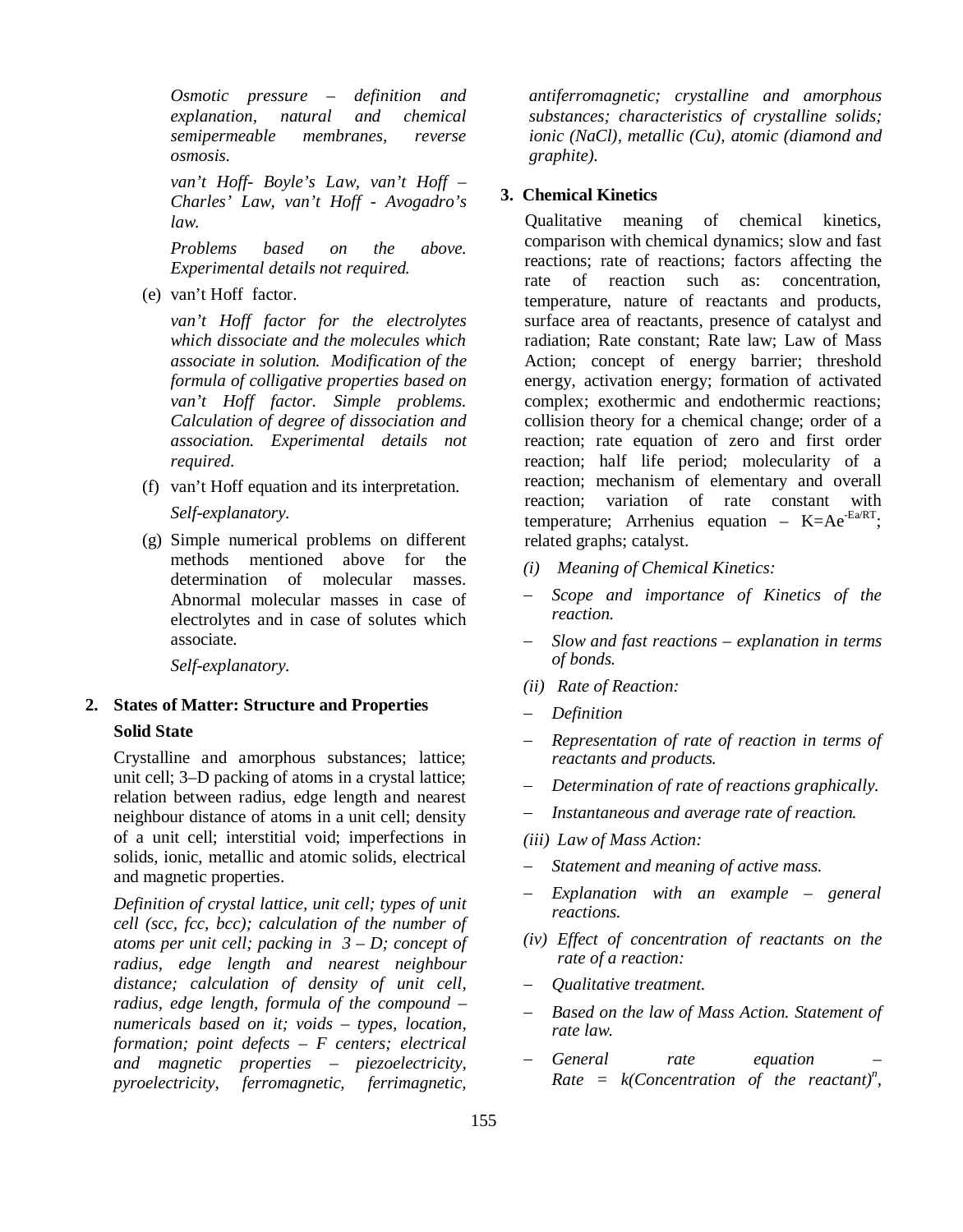*where k is rate constant and n is the order of the reaction.*

- *Relation between the rate of the reaction with rate constant with respect to various reactants.*
- *(v) Order of a reaction:*
- *Meaning.*
- *Relation between order and stoichiometric coefficients in balanced equations.*
- *Order as an experimental quantity.*
- *Rate equation for zero order reaction and its unit.*
- *Mathematical derivation of rate equation for first order reaction.*
- *Characteristics of first order reaction rate constant is independent of the initial concentration, units to be derived.*
- *Definition of half-life period.*
- *Derivation of expression of half-life period from first order rate equation.*
- *Problems based on first order rate equation and half life period.*
- *(vi) The concept of energy:*
- *Exothermic and endothermic reactions.*
- *Concept of energy barrier.*
- *Threshold and activation energy.*
- *Formation of activated complex.*
- *Effect of catalyst on activation energy and reaction rate.*
- *(vii) Collision Theory:*
- *Condition for a Chemical change Close contact, particles should collide.*
- *Collisions to be effective optimum energy and proper orientation during collision.*
- *Energy barrier built-up when the collision is about to take place.*
- *Activated complex formation.*
- *Difference in energy of the reactant and the product – exoergic and endoergic reactions with proper graphs and labelling.*

## *(viii)Molecularity of the reaction:*

- *Meaning physical picture.*
- *Relation between order, molecularity and the rate of a reaction.*
- *Differences between order and molecularity of a reaction.*
- *(ix) Mechanism of the reaction:*
- *Meaning of elementary reaction.*
- *Meaning of complex and overall reaction.*
- *Explanation of the mechanism of the reaction.*
- *Bottleneck principle and slow step.*
- *Relationship between the rate expression, order of reactants and products at the ratedetermining step.*
- *Units of rate constant explanation with suitable examples.*
- *(x) Effect of temperature on the rate constant of a reaction:*
- *Arrhenius equation K=Ae-Ea/RT .*
- *Meaning of the symbols of Arrhenius equation.*
- *Related graph, evaluation of Ea and A from the graph.*
- *Meaning of slope of the graph.*
- *Conversion from exponential to log form of the equation.*
- *Relationship between the increase in temperature and the number of collisions.*
- *Numerical based on Arrhenius equation.*
- *(xi) Catalyst:*
- *Definition.*
- *Types of catalyst positive and negative.*
- *Homogeneous and heterogeneous catalyst based on the state of the reactant and the catalyst.*
- *Elementary treatment of intermediate compound formation theory with examples; Adsorption Theory.*
- *Effect of catalyst on the rate of reaction the change in the energy of activation in the activation energy curve.*
- *Characteristics of a catalyst promoter, poison, specificity, surface area of a catalyst.*

### **4. Chemical Equilibria**

(i) Reversible reactions and dynamic equilibrium. The concept of equilibrium constant in terms of concentration or partial pressure to indicate the composition of the equilibrium mixture. The following are the examples: the dissociation of dinitrogen tetroxide, hydrolysis of simple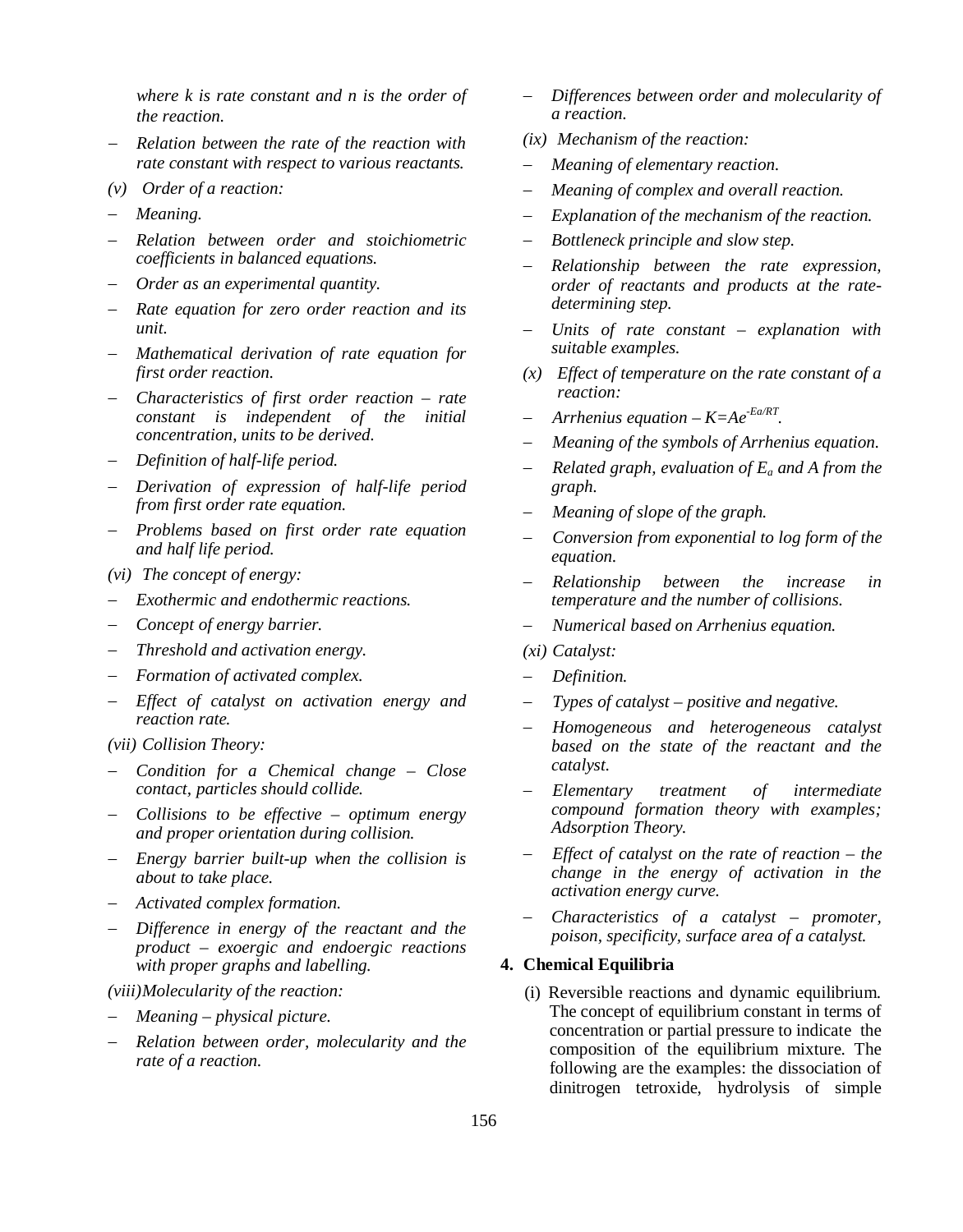esters, the Contact Process for the manufacture of sulphuric acid, the synthesis of ammonia by Haber's process.

- *Irreversible and reversible reactions.*
- *Chemical equilibrium:* 
	- *Characteristics of chemical equilibrium.*
	- *The dynamic nature.*
	- Law of mass action.
	- *Equilibrium constant in terms of concentration Kc.*
	- *Gaseous reactions. Equilibrium constant in terms of partial pressures Kp.*
	- $\mathcal{R}$ *elationship between*  $K_p$  *and*  $K_c$ *(Derivation required).*
	- *Characteristics of equilibrium constant.*
	- *Units for equilibrium constant.*
	- *Simple calculations of equilibrium constant and concentration.*

*The following examples should be considered to show maximum yield of products:*

- *Synthesis of ammonia by Haber's process.*
- *The dissociation of dinitrogen tetra oxide.*
- *Hydrolysis of simple esters.*
- $The$  *Contact Process for the manufacture of sulphuric acid.*
- (ii)Le Chatelier's Principle and its applications to chemical equilibria.

*Le Chatelier's Principle. Statement and explanation.*

*Factors affecting chemical and physical equilibria should be discussed in the light of Le Chatelier's Principle.*

- *Change of concentration.*
- *Change of temperature.*
- *Change of pressure.*
- *Effect of catalyst.*
- *Addition of inert gas.*

#### **5. Ionic Equilibria**

(i) Ostwald's dilution law and its derivation. Strength of acids and bases based on their dissociation constant.

> *Ostwald's dilution law - statement and derivation.*

> *Strengths of acids and bases based on their dissociation constant; problems based on the Ostwald's dilution law.*

(ii) Arrhenius, Brönsted-Lowry and Lewis concept of acids and bases, Multistage ionization of acids and bases with examples.

*Self explanatory.*

(iii) Ionic product of water, pH of solutions and pH indicators.

*Ionic product of water – definition, pH, pOH, pKw of solutions; Numericals on the above concepts. pH indicators and their choice in titrimetry.*

(iv) Common ion effect*.*

*Common ion effect – definition, examples (acetic acid and Sodium acetate; ammonium hydroxide and ammonium chloride), applications in salt analysis.*

(v) Salt hydrolysis.

*Salt hydrolysis – salts of strong acids and weak bases, weak acids and strong bases, weak acids and weak bases and the derivation of pH of the solutions of these salts in water with suitable examples (in detail). Numericals.*

(vi) Buffer solutions.

*Buffer solutions: definition, examples, action; its interpretations based on Le Chatelier's principle. Henderson's equation. Numericals.*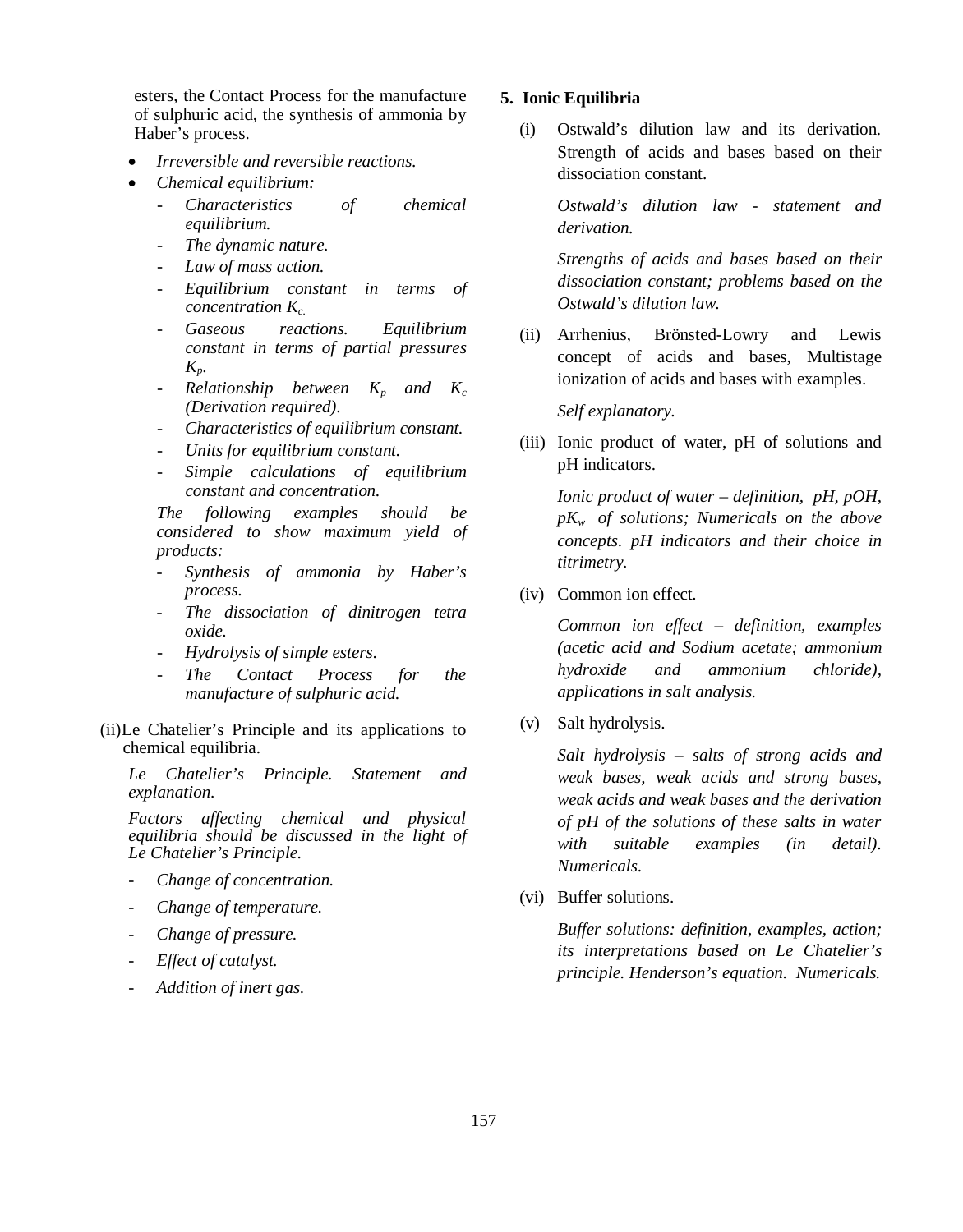(vii) Solubility product and its applications.

*Solubility product: definition and application in qualitative salt analysis (Group II, III and IV cations). Numericals on solubility product.*

### **6. Electrochemistry**

(i) Faraday's laws of Electrolysis, Coulometer. *Faraday's Ist law of electrolysis. Statement, mathematical form. Simple problems. Faraday's IInd law of electrolysis: Statement,* 

*mathematical form. Simple problems.*

(ii) Relation between Faraday, Avogadro's number and charge on an electron.  $F = N_Ae$ should be given (no details of Millikan's experiment are required).

*Self-explanatory.*

(iii) Galvanic cells, mechanism of current production in a galvanic cell; and electrode potential, standard hydrogen electrode, electrochemical series, Nernst equation.

*Galvanic cells - introduction; representation, principle – oxidation reduction. Mechanism of production of electric current in a galvanic cell. Measurement of potential. Single electrode potentials. Electrical double layer.*

*Standard hydrogen electrode - definition, preparation, application and limitations.*

(a) Standard electrode potential, measurement of standard electrode potential.

*Measurement of standard electrode potential of Zn ++ / Zn<sup>0</sup>half cell (using standard hydrogen electrode).*

(b) Idea of heterogeneous equilibria on the surface of the electrode.

*Cell notation.* 

(c) Factors affecting electrode potential.

*Factors affecting electrode potential with explanation - main emphasis on the temperature and concentration and nature of the electrode.*

(d) Electrochemical series and its explanation on the basis of standard electrode potential.

*Electrochemical series. Its explanation on the basis of standard reduction potential. Prediction of the feasibility of a reaction.*

- (e) Numericals based on calculation of emf of a cell from the values of standard electrode potential.
- (f) Nernst equation (correlation with the free energy of the reaction).
	- *Nernst equation with suitable examples.*
	- *Prediction of spontaneity of a reaction based on the cell emf.*
	- *Numericals on cell emf and standard electrode potential of half-cells.*
- (iv)Electrolytic conductance: specific conductance. Measuring of molar and equivalent conductance; Kohlrausch's law.

*Comparison of metallic conductance and electrolytic conductance. Relationship between conductance and resistance. Specific resistance and specific conductance.* 

*Cell constant: Calculation of cell constant. Meaning of equivalent conductance. Meaning of molar conductance. General relationship between specific conductance, molar conductance and equivalent conductance.*

*Units, numericals, graph.*

*Molar conductance of a weak electrolyte at a given concentration and at infinite dilution. Kohlrausch's Law – definition and numericals.*

(v) Corrosion.

*Concept, mechanism of electrochemical reaction, factors affecting it and its prevention.*

(vi) Batteries*.*

*Primary and Secondary Cells: Lead storage battery and fuel cell – structure, reactions and uses.*

#### **SECTION B**

#### **7. Coordination Compounds**

Concept of complexes; definition of ligands; classification of ligands, coordination number, coordination sphere; IUPAC nomenclature of coordination compounds; isomerism; magnetic characteristics of coordination compounds on the basis of valence bond theory and crystal field theory. Stability constant; uses of coordination compounds in different fields.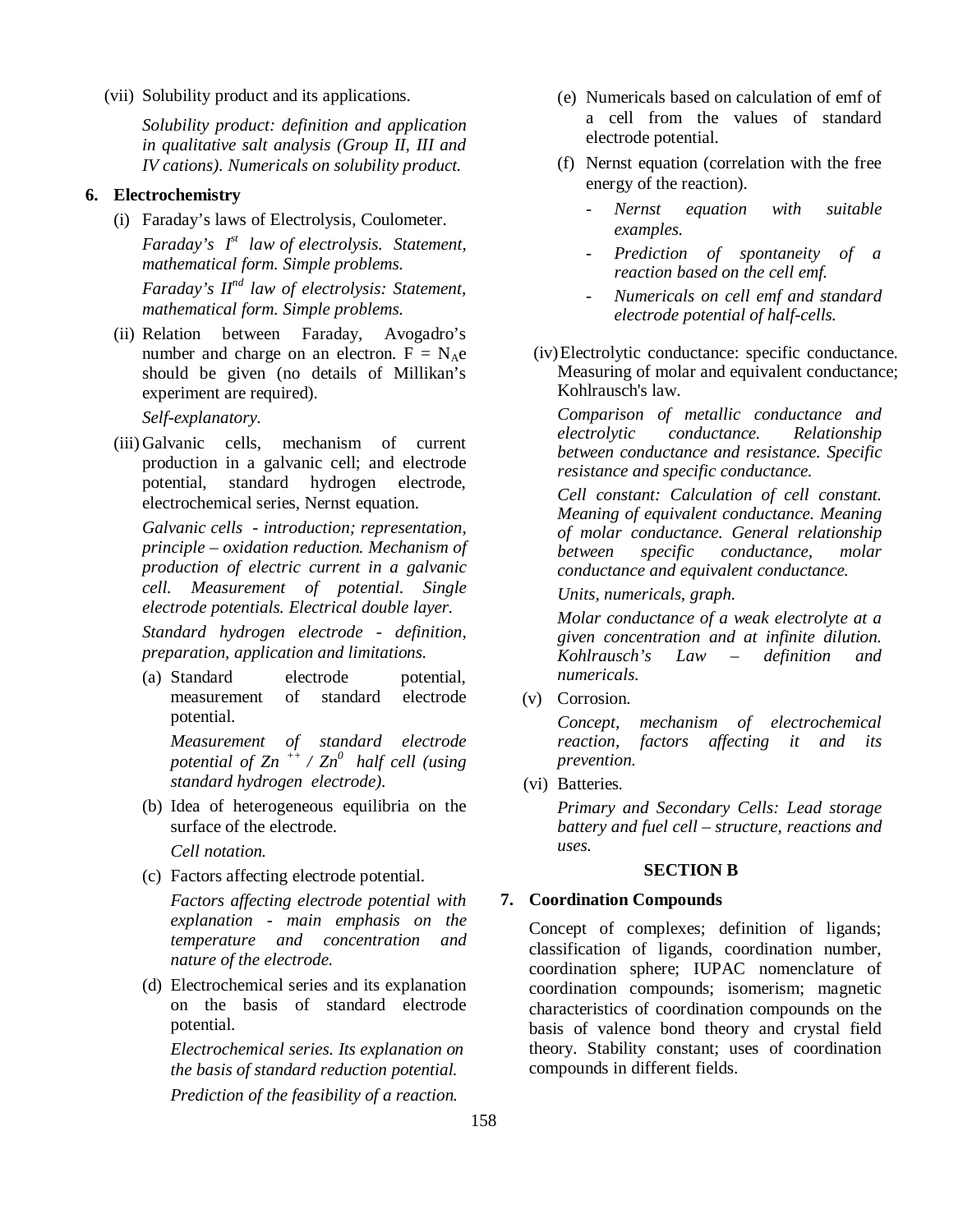- *Definition of coordination compounds / complex compounds.*
- *Differences with a double salt.*
- *Study of ligands mono-, bi-, tri-, tetra-, penta-, hexa- and polydentate, chelating ligands.*
- *Definition of coordination number, its calculation for a complex coordination sphere.*
- *Study of oxidation state of an element in a complex, its calculation.*
- *IUPAC rules of nomenclature of coordination compounds.*
- *Isomerism types and examples.*
- *Valence bond theory of coordination compounds – examples of formation of inner orbital* [Fe(CN) $_6$ ]<sup>3-</sup>, [Co(NH<sub>3</sub>) $_6$ ]<sup>3+</sup> and outer *orbital*  $[CoF<sub>6</sub>]<sup>3</sup>$ ,  $[Fe(H<sub>2</sub>O)<sub>6</sub>]<sup>2+</sup>$  complexes, *prediction of magnetic character.*
- *Crystal field theory crystal field splitting in tetra and octahedral systems. Explanation of colour and magnetic character.*
- *Stability of coordination compounds (explain stability on the basis of magnitude of K).*
- *Importance and uses.*

**8. Chemistry of p-Block Elements**: Group 16, 17, 18 - The following should be included:

(a) Occurrence, (b) Physical State, (c) Electronic configuration, (d) Atomic and ionic radii, (e) Common oxidation states, (f) Electronegative character, (g) Ionisation enthalpy, (h) Oxidising nature, (i) Nature of oxides, hydroxides, hydrides, carbonates, nitrates, chlorides, sulphates, wherever applicable.

*Group 16: O, S, Se, Te*

*General Characteristics in terms of physical and chemical properties.*

*Oxygen – lab method of preparation, formation of oxides with metals and non-metals and their common nature.*

*Sulphur – extraction by Frasch process, allotropes of sulphur rhombic, monoclinic), structure of sulphur.*

*Group 17: F, Cl, Br, I*

*General characteristics in terms of physical and chemical properties.*

*Fluorine – electrolysis of potassium hydrogen fluoride; reaction of fluorine with hydrogen, water, hydrogen sulphide, dilute and conc. Alkalies.*

*Chlorine – preparation from MnO2 and HCl, from NaCl, MnO*<sub>2</sub> *and conc.*  $H_2SO_4$  *(only equations), reactions of chlorine with H2S, NH3, cold, dilute NaOH and hot, concentrated NaOH.*

*Interhalogen compounds – structure, hybridization and shapes. XX′, XX′3, XX′5, XX′7.*

*Group 18: Noble gases – He, Ne, Ar, Kr, Xe*

*General Characteristics – state, low reactivity, formation of Xenon compounds with fluorine and oxygen – equation, hybridization, shape and structure of compounds; uses of noble gases.*

# **9. Preparation/ Manufacture, Properties and Uses of Compounds of Groups 16, 17, – Ozone, Hydrogen peroxide, Sulphur Dioxide, Sulphuric Acid, Hydrochloric Acid**

*Group 16:* 

*Ozone:* 

*Manufacture by Siemen's Ozoniser, thermal decomposition of ozone, its oxidising nature – reaction with lead sulphide, potassium iodide and mercury, ozonolysis of ethene, ozone layer depletion :causes and prevention (to be covered theoretically, no reactions are required), resonance in ozone structure and its uses.*

## *Hydrogen peroxide:*

*Preparation from peroxide, structure, oxidising properties: reaction with KI, PbS, acidified FeSO4,; reducing properties – reaction with acidified KMnO4 and chlorine.*

## *Sulphur Dioxide:*

*Laboratory and industrial preparation from sulphites and sulphide ores, reaction of sulphur dioxide with NaOH, Cl2 and KMnO4.*

## *Sulphuric Acid:*

*Manufacture by Contact Process (equations, conditions and diagram), properties - acidic nature, mode of dilution, oxidising action and dehydrating nature, uses of sulphuric acid in industry.*

*Group 17:* 

*Hydrochloric acid:*

*Lab preparation, its acidic nature, reaction with ammonia, carbonates and sulphites, formation of aqua regia and its uses.*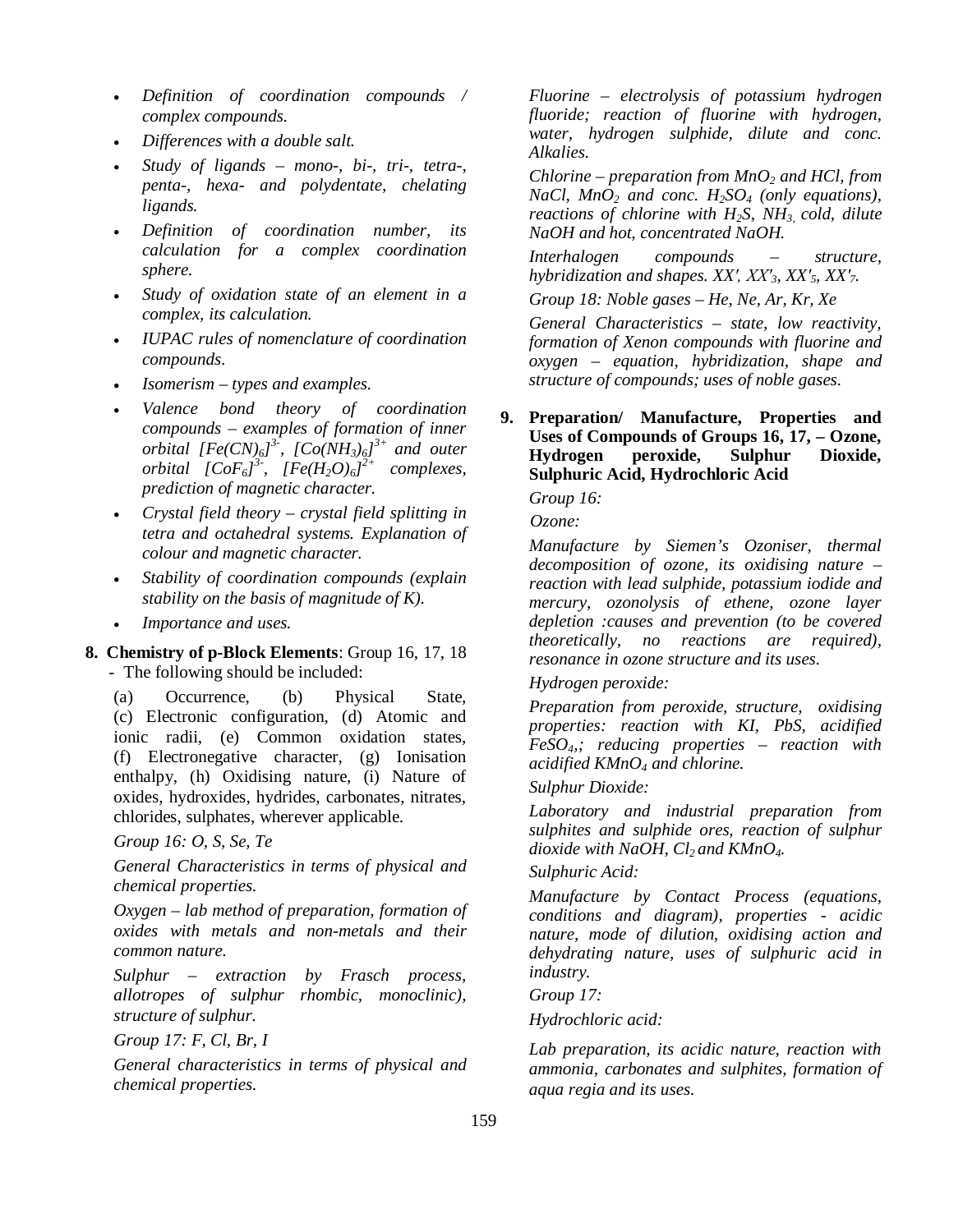## **10. Chemistry of Transition and Inner-Transition Elements:**

# **d-Block: 3d, 4d and 5d series**

# **f-Block: 4f and 5f series**

Study in terms of metallic character, atomic and ionic radii, ionisation enthalpy, oxidisation states, variable valency, formation of coloured compounds, formation of complexes, alloy formation.

# **Lanthanoids:**

Lanthanoid contraction, shielding effect, radioactive nature.

Actinoids – general electronic configuration, oxidation state, comparison with lanthanoids and uses.

Metallurgy of Al, Zn, Fe, Cu and Ag in terms of equations, thermodynamics and electrochemical principles involved in the extraction of metals; electrolytic refining and uses.

Compounds –

- 1. Silver nitrate: equation of preparation, use in laboratory and in photography.
- 2. Potassium permanganate: structure, shape, equation of extraction from pyrolusite ore, its oxidising nature in acidic, basic and neutral medium, use in redox titration.

*Oxidising nature in acidic [FeSO4, (COOH)2.2H2O, KI], basic (KI) and neutral (H2S) mediums to be done.*

3. Potassium dichromate: equation of extraction from chromite ore, structure and shape of molecule and its use in titration.

*Self-explanatory.*

# **SECTION C**

# **(Note: Aliphatic compounds containing upto 5 carbon atoms to be taught)**

# **11. Alkyl and Aryl Halides**

(i) The nomenclature of aliphatic compounds containing halogen atom.

*Naming the halogen derivatives of alkanes by using common system and IUPAC system for mono, di and tri-halo derivatives.*

- (ii) Preparation, properties, uses of haloalkanes. *Preparation from:* 
	- *Alkane and halogen.*
	- *Alkene and hydrohalide.*
	- *Alcohols with PCl3, PCl5 and SOCl2.*

## *General properties:*

- *Combustibility.*
- *Nucleophilic substitution reactions. Reaction with:* 
	- *sodium nitrite.*
	- *silver nitrite.*
	- *aq. sodium hydroxide.*
	- - *alcoholic potassium hydroxide.*

# *Uses:*

*Uses of halogen derivatives of alkanes in day to day life and in industry may be discussed.*

(iii) Preparation, properties, and uses of the following: ethyl bromide, chloroform, iodoform, haloform reaction.

> *Preparation. Properties and uses of ethyl bromide, chloroform, iodoform.*

> *Haloform reaction for the preparation of chloroform and iodoform from alcohol should be discussed.*

## (iv) Chlorobenzene.

*Preparation from aniline.* 

*Physical properties*

*Chemical properties:*

- *Electrophilic substitution (chlorination nitration and sulphonation).*
- *Nucleophilic substitution replacement of chlorine with -OH, -NH2.*
- *Reduction to benzene.*
- *Wurtz-Fittig reaction.*
- *Fittig reaction.*
- *Addition reaction with magnesium (formation of Grignard reagent).*
- *Formula of DDT.*
- (v) Organometallic compounds.

*Organometallic compounds including Grignard's reagent, preparation and their uses. Wilkinson's and Ziegler-Natta catalyst.*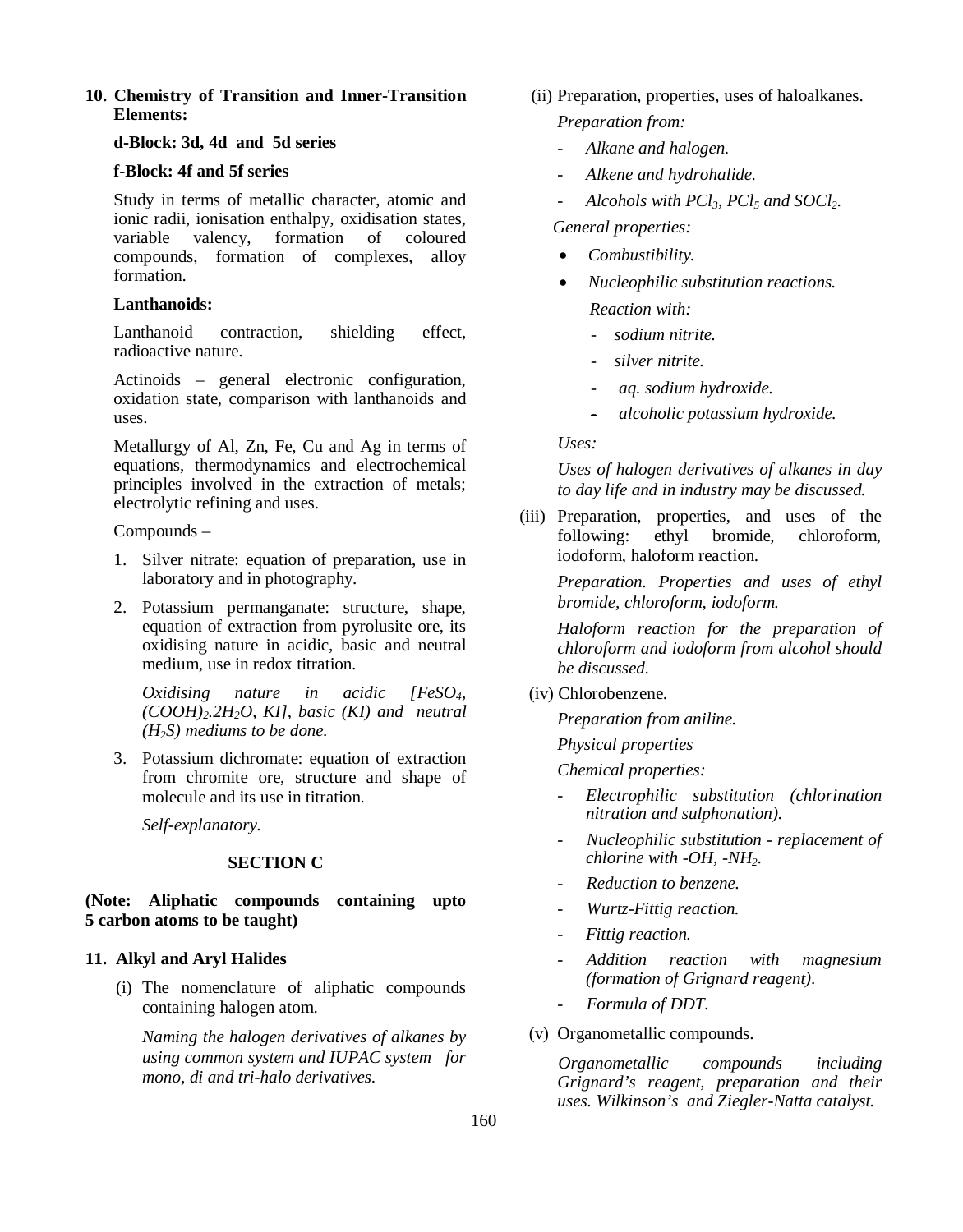#### **12. Alcohols and Phenols**

(i) Classification, general formulae, structure and nomenclature.

> *Classification into monohydric, dihydric and polyhydric alcohols, general formulae, structure and nomenclature of alcohols. Difference between primary, secondary and tertiary alcohols in terms of structure, physical properties and chemical properties.*

(ii) Methods of preparation, manufacture, properties and uses*.*

*Methods of preparation:* 

- *Hydration of Alkenes direct hydration, hydroboration oxidation.*
- *From Grignard's reagent.*
- *Hydrolysis of alkyl halides.*
- *Reduction of carboxylic acids.*

*Manufacture of methanol by Bosch process and ethanol by fermentation of carbohydrates, chemical equations required (only outline of the method of manufacture, detail not required).*

*Properties:*

- *Acidity of alcohols: reaction with sodium.*
- *Esterification with mechanism.*
- *Reaction with hydrogen halides.*
- *Reaction with PCl5, PCl3 and SOCl2.*
- *Reaction with acid chlorides and acid anhydrides*
- *Oxidation.*
- *Dehydration with mechanism.*

*Uses of alcohols.*

(iii) Preparation, properties and uses of ethane-1, 2 diol, propane-1, 2, 3 triol (outline - no details).

*Ethane-1, 2-diol:*

- *- Preparation from ethene.*
- *- Physical properties.*
- *- Chemical properties: Oxidation to oxalic acid and reaction with HCl.*

*Propane – 1, 2, 3-triol:*

- *Preparation from soap: saponification.*
- *Physical properties.*
- *Chemical properties: Oxidation with KMnO4 and reaction with oxalic acid.*

(iv) Conversion of one alcohol into another.

*Self-explanatory.*

(v) Distinction between primary, secondary and tertiary alcohols.

*Distinction through oxidation, dehydration and Lucas' Test.*

*Phenol*

*Preparation of phenol from diazonium salt, chlorobenzene (Dow's process) and from benzene sulphonic acid.*

*Manufacture from Cumene.*

*Physical properties.*

*Chemical properties:* 

- *Acidic character of phenol.*
- *Reaction with sodium hydroxide.*
- *Reaction with sodium.*
- *Reaction with zinc.*
- *Reaction with acetyl chloride and acetic anhydride.*
- *Reaction with phosphorus penta chloride.*
- *Bromination, nitration and sulphonation (Electrophilic substitution reactions).*
- *Kolbe's reaction (formation of salicylic acid).*
- *Reimer Tiemann reaction*

*Test for phenol – FeCl3 test, azo dye test.*

#### **13. Ethers, Carbonyl Compounds.**

(i) **Ethers:** general formula and structure. Nomenclature; preparation, properties and uses of ether (outline, no detail), with reference to diethyl ether.

*Ethers: structure of ethereal group.*

*Preparation from alcohol (Williamson's synthesis).* 

*Physical properties.*

*Chemical properties:* 

- *Reaction with chlorine.*
- *Oxidation (peroxide formation).*
- *Reaction with HI.*
- *Reaction with PCl5.*

*Uses of ether.*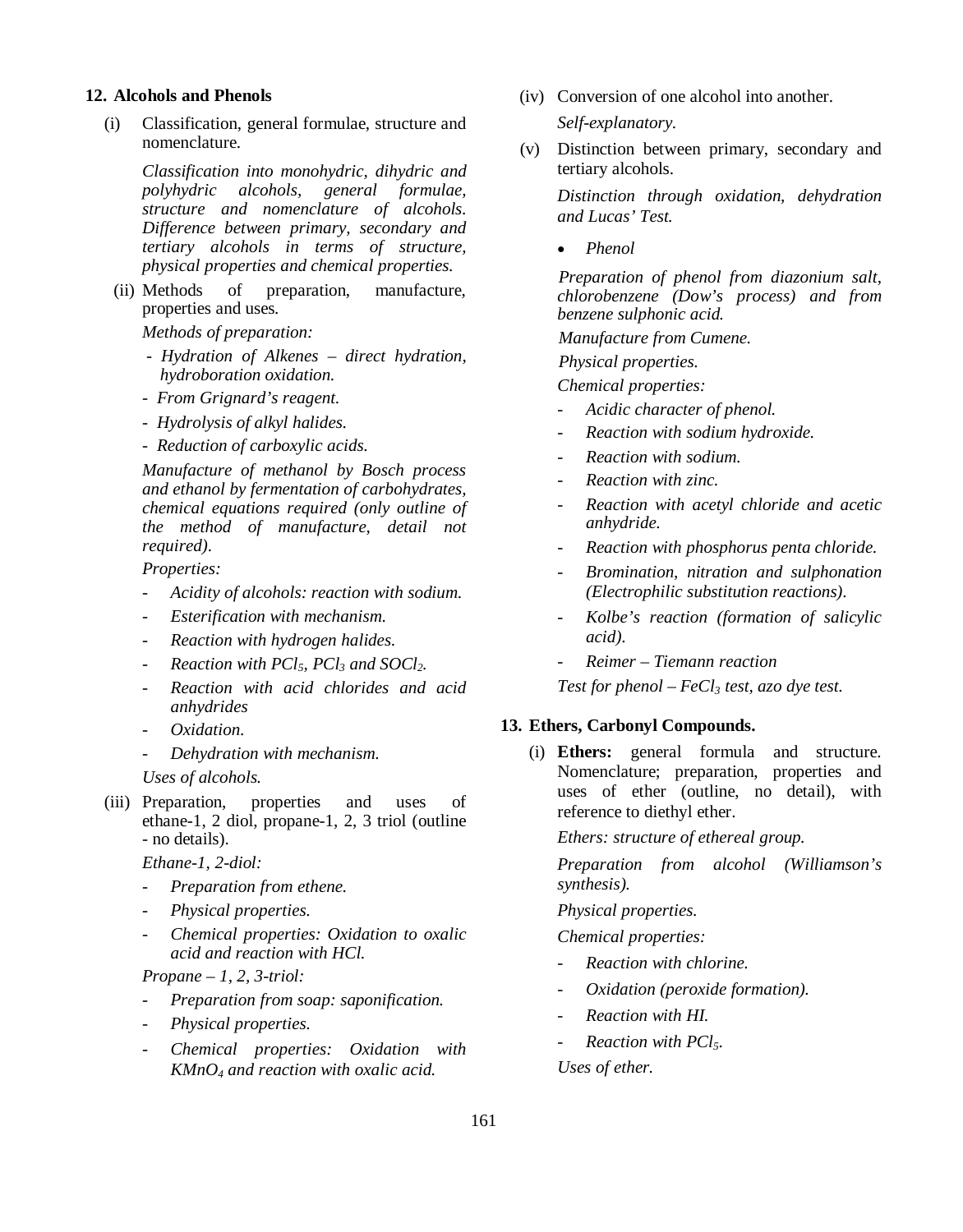(ii) **Carbonyl compounds:** methods of preparation, properties and uses of aldehydes and ketones.

*Preparation:*

- *From alcohol.*
- *From alkenes (ozonolysis).*
- *From alkynes (hydration).*
- *From acid chlorides (Rosenmund's reduction, reaction with dialkyl cadmium).*
- *From calcium salt of carboxylic acids.*

#### *Physical properties.*

*Chemical properties:*

- *Nucleophilic addition reactions.*
- *Reactions with ammonia, hydroxylamine, hydrazine and phenyl hydrazine.*
- *Oxidation reactions.*
- *Reduction: reduction to alcohol and alkanes (Clemmensen's reduction and Wolff-Kishner reduction).*
- *Base catalysed reactions: Aldol, cross Aldol condensation, Cannizzaro's reaction.*
- *Iodoform reaction.*

*Uses.*

*Tests: difference between formaldehyde and acetaldehyde; aldehydes and ketones.*

*Benzaldehyde*

*Lab preparation from Toluene, oxidation by chromyl chloride.* 

#### *Physical properties.*

*Chemical properties:*

- *Oxidation and reduction.*
- *Nucleophilic addition reaction (hydrogen cyanide and sodium bisulphite).*
- *Reactions with ammonia and its derivatives (hydroxyl amine, hydrazine and phenyl hydrazine).*
- *Reaction with phosphorus pentachloride.*
- *Cannizzaro reaction.*
- *Benzoin condensation.*
- *Electrophilic substitution - halogenation, nitration and sulphonation.*

*Test: distinction between aromatic and aliphatic aldehydes.* 

*Uses of benzaldehyde.*

## **14. Carboxylic acids and Acid Derivatives**

(i) **Carboxylic acids:** classification, general formulae, structure and nomenclature: monocarboxylic acids, general methods of preparation, properties and uses of acids.

*Carboxylic acids: Classification of mono and di carboxylic acids with examples.* 

## *Preparation:*

- *From alcohols, aldehydes.*
- *From nitriles.*
- *From Grignard's reagent.*

#### *Physical properties.*

#### *Chemical properties:*

- *- Acidic character: reaction with active metals, alkalies, carbonates and bicarbonates,*
- *- Formation of acid derivatives.*
- *- Decarboxylation (chemical and Kolbe's electrolytic reaction).*
- *- HVZ reactions.*

*Tests for acids: formic acid and acetic acid. Uses of formic acid and acetic acid.* 

*Oxalic acid:* 

*Preparation from glycol and sodium formate. Physical properties.*

*Chemical properties:*

- *Reaction with alkali.*
- *Esterification reaction.*
- *Reaction with PCl5 .*
- *Action of heat on oxalic acid.*
- *Oxidation by potassium permanganate. Test for oxalic acid. Uses of oxalic acid.*
- *Benzoic acid Preparation from benzaldehyde and Toluene. Physical properties Chemical properties:*
	- *With sodium hydroxide, sodium carbonate.*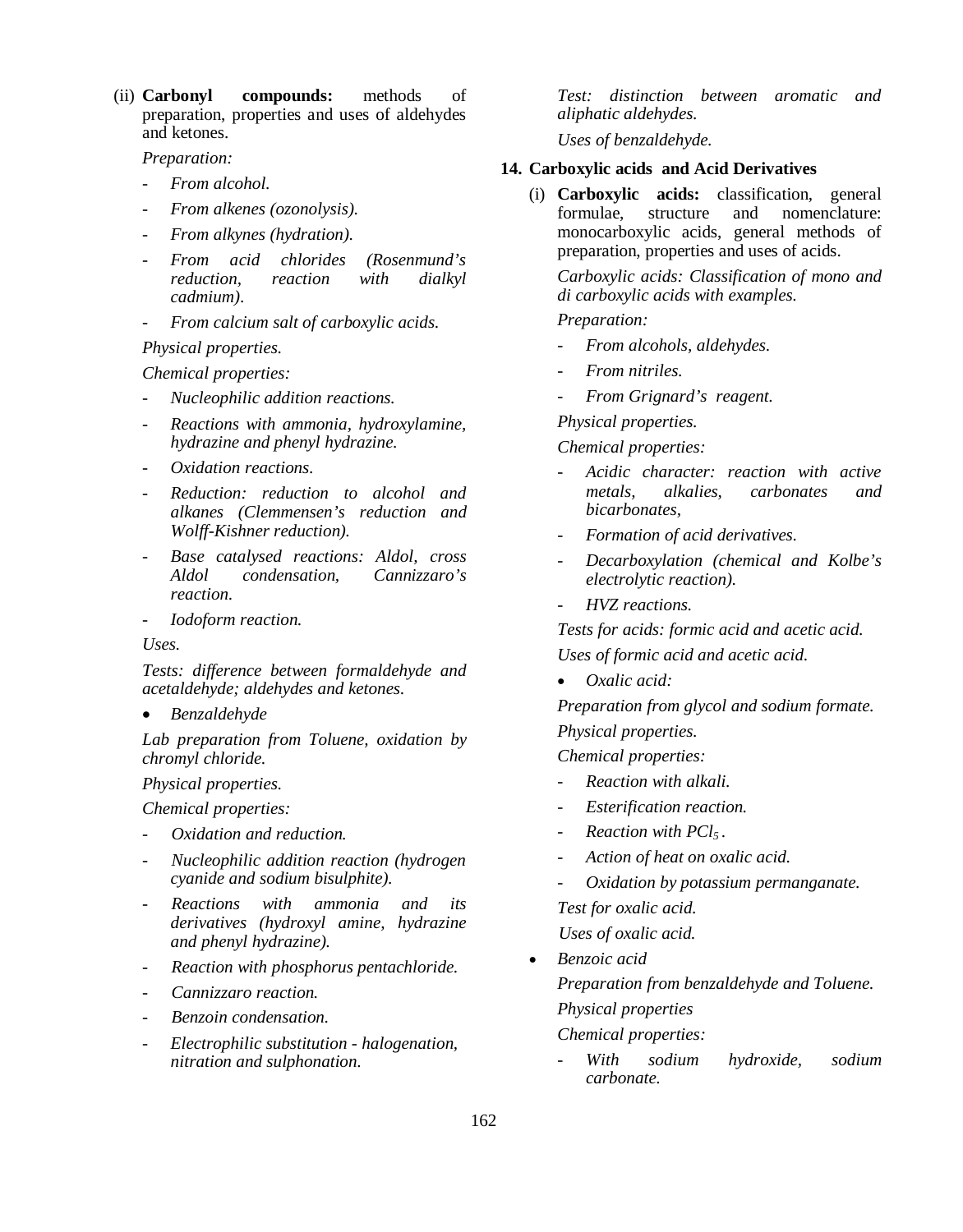- *Esterification reaction.*
- *With phosphorus pentachloride.*
- *Decarboxylation.*
- *Substitution of benzene ring (meta directive effect of carboxylic acid group) nitration and sulphonation.*

*Test for Benzoic acid.* 

#### *Uses of Benzoic acid.*

(ii) **Acid derivatives**: laboratory preparation, properties and uses of acetyl chloride, acetic anhydride, acetamide, ethylacetate; urea preparation (by Wohler's synthesis), properties and uses of urea, manufacture of urea from ammonia and by cyanamide process.

*Acid derivatives:general and structural formula, IUPAC nomenclature, trivial names, laboratory preparation and uses of the following compounds:* 

*Acetyl chloride, acetic anhydride, ethyl acetate, acetamide, urea (Wohler's synthesis).* 

*Manufacture of Urea from ammonia and by cyanamide process.*

*Physical properties.*

*Chemical properties:*

*(a) Acetyl chloride:* 

- *Hydrolysis.*
- *Acetylation of alcohol, ammonia and amines.*
- *Rosenmund's reduction .*
- *Formation of acetic anhydride.*
- *Reaction with Grignard reagent.*

*(b) Acetic anhydride*

- *Hydrolysis.*
- *Acetylation of ethanol and aniline.*
- *Reaction with PCl5 .*
- *(c) Acetamide*
	- *Acid hydrolysis.*
	- *Reaction with alkalies.*
	- *Hoffmann's degradation.*
	- *Reaction with nitrous acid.*
	- *Dehydration.*
	- *Reduction.*
- *Amphoteric nature (Reaction with HCl and reaction with HgO).*
- *(d) Ethyl acetate*
	- *Acid hydrolysis.*
	- *Saponification.*
	- *Reaction with ammonia.*
	- *Reaction with phosphorus penta chloride.*
	- *Reduction.*
- *(e) Urea*
	- *Hydrolysis.*
	- *Salt formation with nitric acid.*
	- *Biuret reaction (Test).*
	- *Reaction with hot sodium hydroxide (formation of ammonia and carbon dioxide).*

#### **15.Cyanides, Isocyanides, Nitro compounds, Amines and Diazonium Salts**

Their nomenclature, general methods of preparation, correlation of physical properties with their structure, chemical properties, their uses.

*Cyanides, isocyanides and nitro compounds.*

*Methods of preparation:*

*Cyanides:*

- *From alkyl halide.*
- *From amide.*

*Isocyanides:*

- *From alkyl halide.*
- *From primary amines.*

*Nitro compounds:*

- *From alkyl halide.*
- *From primary amines.*

*Physical properties.* 

*Chemical properties:*

*Cyanides and isocyanides:*

- *Hydrolysis.*
- *Reduction.*

*Nitro compounds:*

*- Reduction in acidic and neutral medium. Uses.*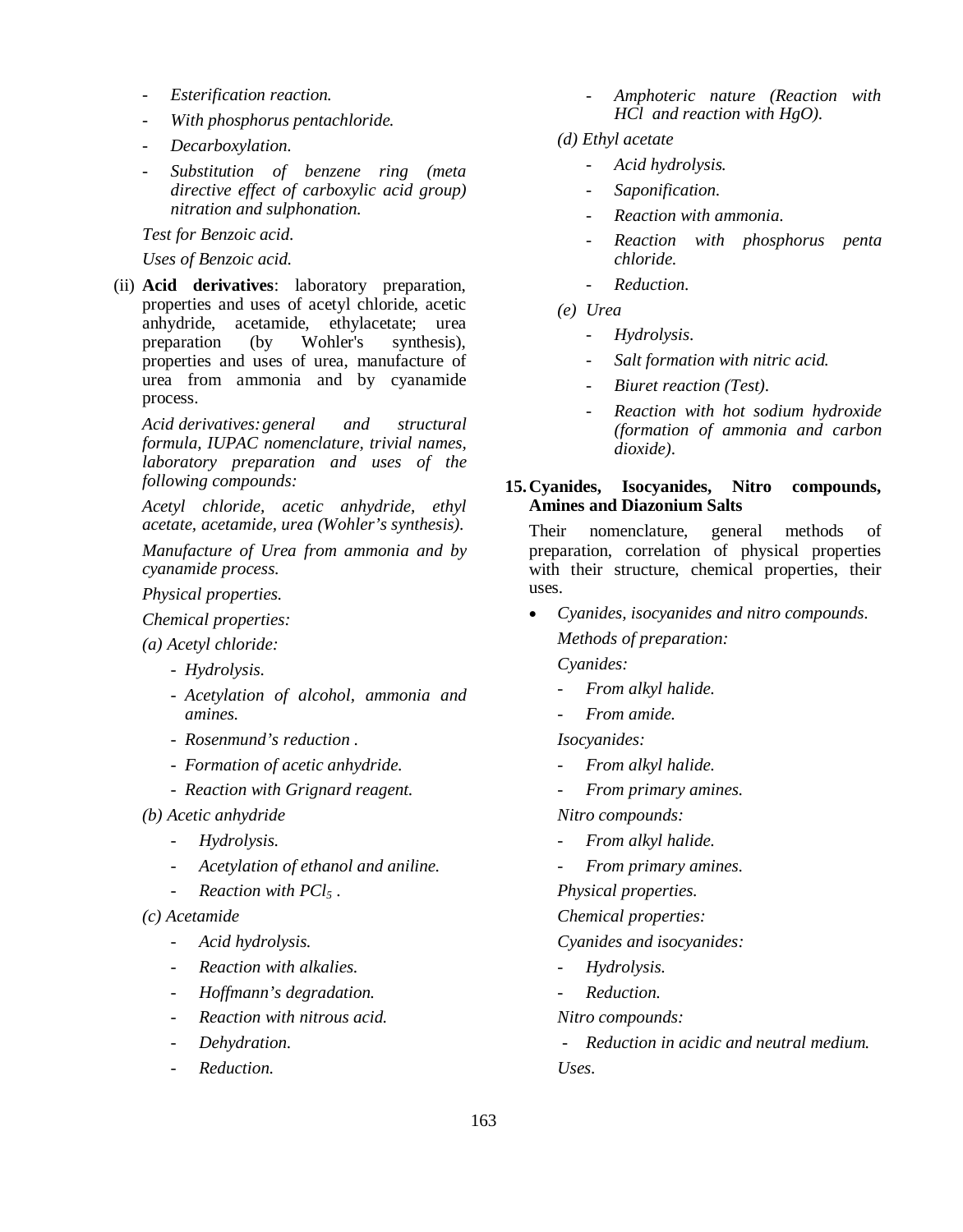*Nitrobenzene*

*Method of preparation (by nitration of benzene with a mixture of concentrated nitric and sulphuric acids).*

*Physical Properties.*

*Chemical properties:*

- *Electrophilic substitution (Chlorination and nitration) – meta substitution.*
- *Reduction to aniline.*

*Uses of nitrobenzene.* 

*Amines* 

*Nomenclature, classification with examples, general formula, methods of preparation.* 

*Preparation:*

- *From alcohol.*
- *From alkyl halide.*
- *From cyanide.*
- *From amide (Hofmann degradation).*
- *From nitro compounds.*

*Physical properties.*

*Chemical properties:* 

- *Basic character of amines.*
- *Alkylation and acylation.*
- *Reaction with nitrous acid.*
- *Carbylamine reaction.*

*Distinction between primary, secondary and tertiary amines (Hinsberg's Test).*

*Aniline*

*Method of preparation (by the reduction of nitrobenzene).*

*Physical properties.*

*Chemical properties.*

- *Reaction with HCl and H2 SO4 .*
- *Acetylation, alkylation.*
- *Benzoylation.*
- *Carbylamine reaction.*
- *Diazotisation.*
- *Electrophilic substitution (bromination, nitration and sulphonation).*

*Test for aniline.*

### *Uses of aniline.*

- *Diazonium Salts: Preparation from aniline, importance in synthesis of other organic compounds.*
- *Sandmeyer's reaction, Gattermann reaction and Balz – Scheimann reaction.*

# **16. Polymers**

Polymerisation: the principle of addition and condensation polymerisation illustrated by reference to natural and synthetic polymers e.g. proteins, polyolefins and synthetic fibres; thermoplastics, thermosetting plastics, chemotrophs; reference should also be made to the effect of chain-length and cross-linking on physical properties of polymers.

*Classification: Polythene, polypropene, PVC, PTFE, polystyrene, natural rubber, polyester, Nylon 66, Nylon 6, bakelite (to be learnt in terms of monomers). Uses.*

**17. Biomolecules – carbohydrates, proteins, enzymes, vitamins and nucleic acids.**

*Carbohydrates: definition, classification - mono (aldose, ketose), oligo (di, tri, tetra saccharides) and poly saccharides – examples: reducing sugars and non reducing sugars – examples and uses.*

*Structures for glucose and fructose (Open and cyclic).*

*Test for glucose and fructose (bromine water test with equation).* 

*Proteins: Amino acids – general structure, classification and zwitter ion formation. Isoelectric point. Classification of proteins on the basis of molecular shape; primary and secondary structures of proteins – denaturation. (Definitions only. Details and diagrams are not required).*

*Enzymes: definition, mechanism of enzymatic action.*

*Vitamins A, B, C, D, E and K: classification (fat soluble and water soluble), deficiency diseases. (Chemical names and structures are not required).*

*Nucleic acids: basic unit – purine and pyrimidine, DNA – structure (double helical), RNA (No chemical structure required).*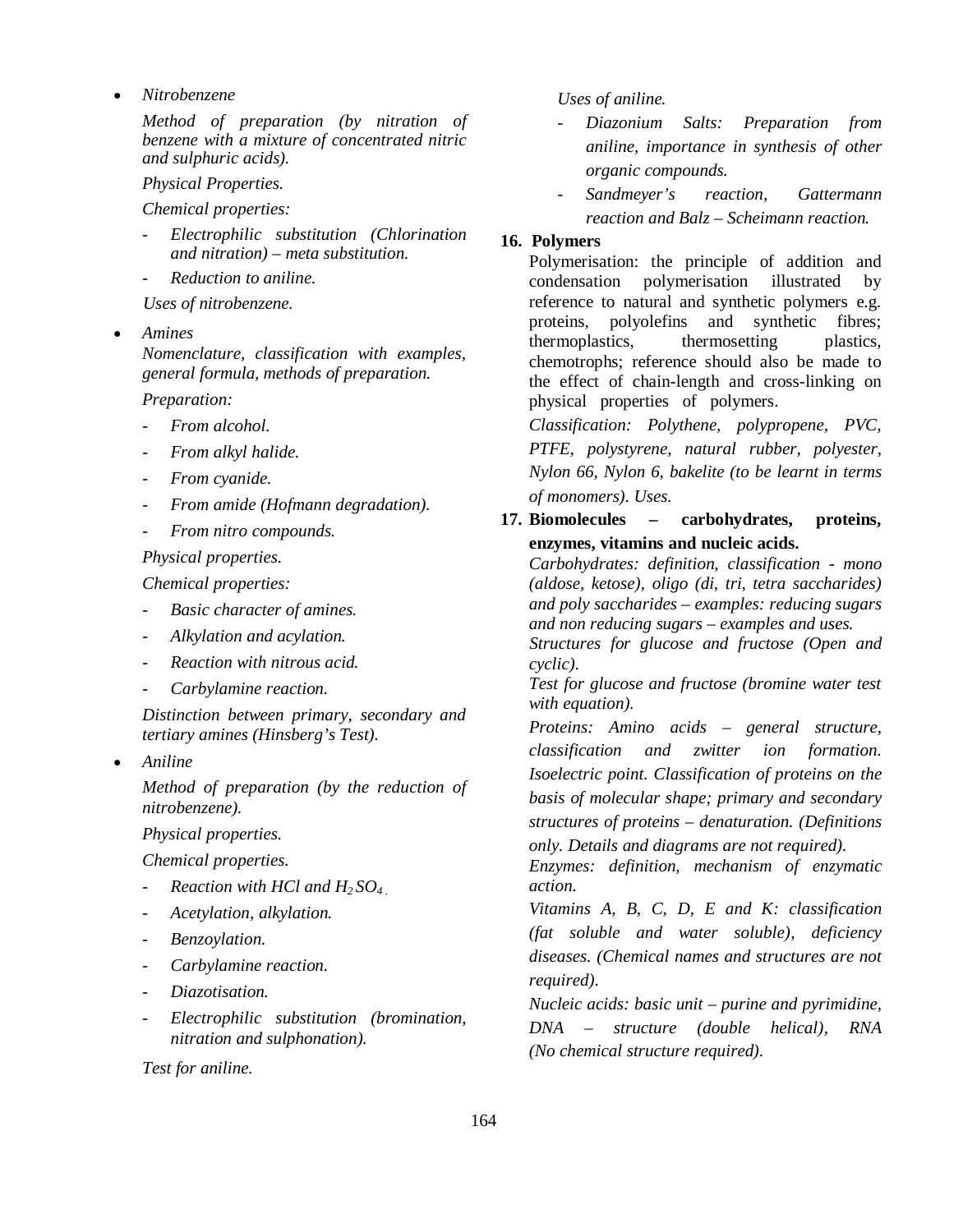# **PAPER II PRACTICAL WORK – 20 Marks**

# **Candidates are required to complete the following experiments:**

# **1. Titrations**

Oxidation-reduction titrations: potassium manganate (VII) / ammonium iron (II) sulphate; potassium manganate (VII) / oxalic acid.

The candidate may be required to determine the percentage purity of a compound and the number of molecules of water of crystallization in hydrated salts. In such experiments sufficient working details including recognition of the end point will be given.

*Candidates will be required to calculate:*

- *Molarity*
- *Concentration in grams l-1 / molecular mass*
- *Number of molecules of water of crystallisation/ percentage purity.*

**NOTE: Molarity must be calculated upto 4 decimal places at least, in order to avoid error.**

## **2. Study of the rate of reaction**

The candidates will be required, having been given full instructions, to carry out an experiment on the rate of reaction, e.g. reaction between sodium thiosulphate (using different concentrations) and hydrochloric acid, magnesium and dil. sulphuric acid/ dil. hydrochloric acid (using different concentrations).

- **3. Identification of the following compounds and functional groups based on observations**
	- Alcoholic group glycerol
	- Aldehyde group- formaldehyde
	- Ketonic group acetone
	- Carboxylic group benzoic acid
	- Amino group aniline

\***Please Note: Carbylamine reaction should not be performed.**

- **4. Characteristic tests of carbohydrates and proteins**
	- $\blacksquare$  Carbohydrates glucose
	- Proteins powdered milk
- **5. Experiments related to pH change using pH paper or universal indicator.**
	- Determination of pH of some solutions obtained from fruit juice, solutions of known and varied concentrations of acids, bases and salts.
	- Comparison of pH of the solutions of strong and weak acids of the same concentration.

# **6. Electrochemistry**

Setting up a simple voltaic cell.

Variation of cell potential in  $Zn/Zn^{2+}/Cu^{2+}/Cu$ with change in concentration of electrolyte  $(CuSO<sub>4</sub>, ZnSO<sub>4</sub>)$  at room temperature.

# **7. Qualitative analysis**

Qualitative analysis: identification of the following in a given mixture (containing two anions and two cations):

Anions:  $CO_3^2$ ,  $NO_2$ ,  $S^2$ ,  $SO_3^2$ ,  $SO_4^2$ ,  $NO_3$ ,  $CH_3COO^{\dagger}$ , Cl<sup>-</sup>, Br<sup>-</sup>, I<sup>-</sup>, C<sub>2</sub>O<sub>4</sub><sup>-2</sup>.

Cations:  $NH_4^+$ ,  $Pb^{2+}$ ,  $Cu^{2+}$ ,  $Al^{3+}$ ,  $Fe^{3+}$ ,  $Zn^{2+}$ ,  $Mn^{2+}$ ,  $\text{Ni}^{2+}$ ,  $\text{Ba}^{2+}$ ,  $\text{Sr}^{2+}$ ,  $\text{Ca}^{2+}$ ,  $\text{Mg}^{2+}$ .

**More than one radical will not be given from the same group of anions and cations.** (**Insoluble salts excluded).**

*Anions: Dilute acid group – CO<sup>3</sup> 2- , NO<sup>2</sup> - , S2- , SO<sup>3</sup> 2- Concentrated Acid Group – NO<sup>3</sup> - , Cl- , Br- , I-Special Group -*  $SO_4^2$ *<sup>2</sup>, CH<sub>3</sub>COO<sup><i>*</sup>, C<sub>2</sub>O<sub>4</sub><sup>-2</sup>. *Cations: Group Zero: NH<sup>4</sup> +*

*Group I: Pb2+ Group II: Cu2+, Pb2+ Group III: Al3+, Fe3+ Group IV: Zn2+, Mn2+ , Ni2+ Group V: Ba2+, Sr2+, Ca2+ Group VI: Mg2+*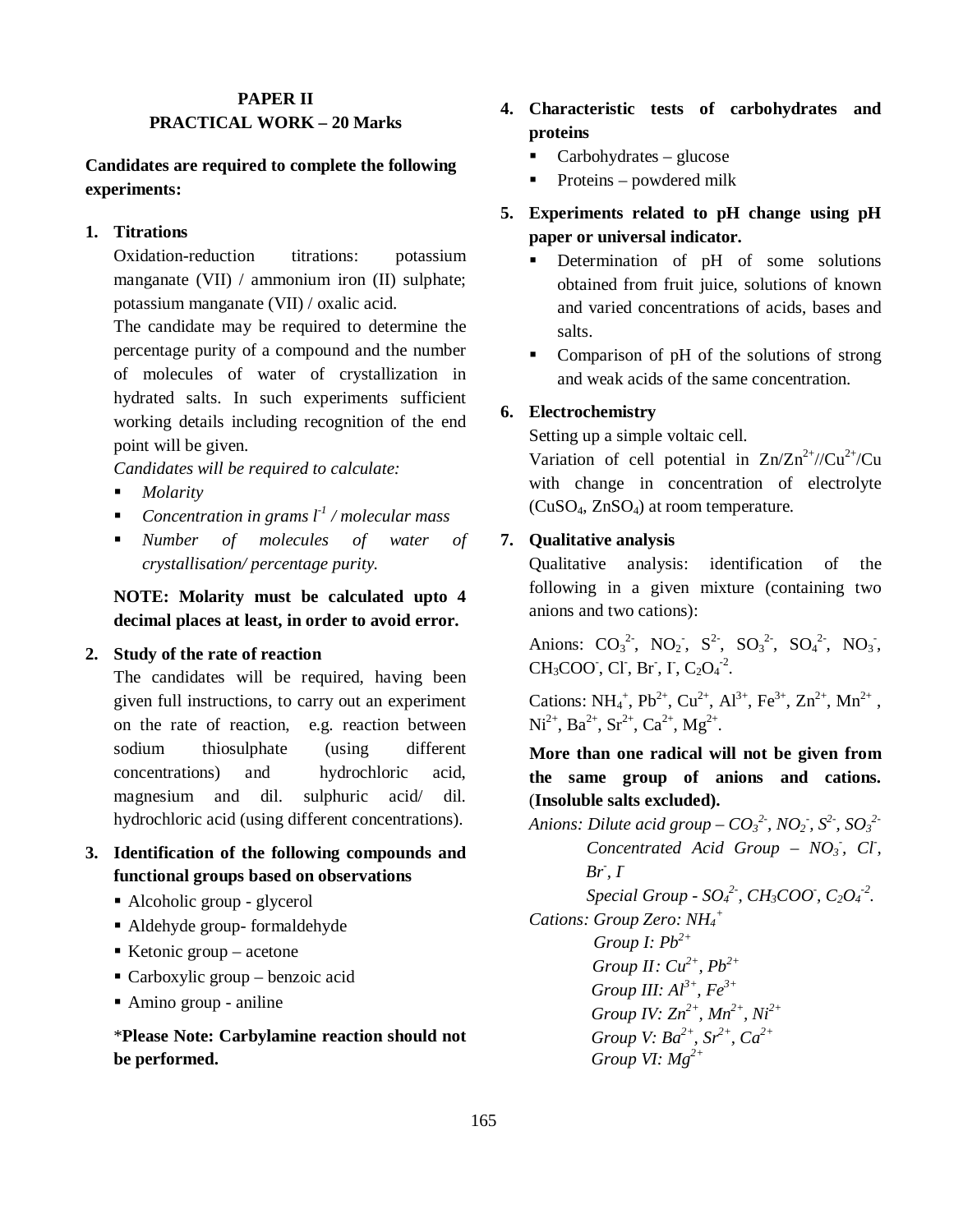### *NOTE:*

- *Formal analytical procedure is required for Qualitative Analysis.*
- *Specific solvent for O.S. to be used;*
- *Before adding Group III reagents to the filtrate of Group II, H2S must be removed followed by boiling with conc. Nitric acid.*
- *The right order for buffer (NH4Cl and NH4OH) must be used.*
- *The flame test with the precipitate obtained in Group V for*  $Ba^{2+}$ *,*  $Sr^{2+}$ *,*  $Ca^{2+}$  *will also be accepted as a confirmatory test.*

**For wet test of anions, sodium carbonate extract must be used (except for carbonate).**

# **PATTERN OF CHEMISTRY PRACTICAL PAPER**

Questions in the practical paper will be set as follows:

| <b>Question 1</b> | <b>Volumetric Analysis</b>                                                                              |  |  |  |  |  |  |  |  |
|-------------------|---------------------------------------------------------------------------------------------------------|--|--|--|--|--|--|--|--|
| <b>Question 2</b> | Any one or a combination of the<br>following experiments:                                               |  |  |  |  |  |  |  |  |
|                   | • Study of the rate of reaction.                                                                        |  |  |  |  |  |  |  |  |
|                   | • Identification of the<br>organic<br>compounds and functional groups<br>based on observations          |  |  |  |  |  |  |  |  |
|                   | • Characteristic tests of carbohydrates<br>and proteins.                                                |  |  |  |  |  |  |  |  |
|                   | • Experiments related to<br>pH<br>determination using pH paper<br><sub>or</sub><br>universal indicator. |  |  |  |  |  |  |  |  |
|                   | • Electrochemistry.                                                                                     |  |  |  |  |  |  |  |  |
| Ouestion 3        | <b>Qualitative Analysis (Salt mixture).</b>                                                             |  |  |  |  |  |  |  |  |

#### **PROJECT WORK AND PRACTICAL FILE - 10 Marks**

#### **Project Work – 7 Marks**

The project work is to be assessed by a Visiting Examiner appointed locally and approved by the Council.

The candidate is to creatively execute **one**  project/assignment on an aspect of Chemistry. Teachers may assign or students may select a topic of their choice. Following is only a suggestive list of projects.

## **Suggested Evaluation criteria for Project Work:**

- Introduction / purpose
- Contents
- Analysis/ material aid ( graph, data, structure, pie charts, histograms, diagrams, etc)
- Presentation
- **Bibliography**

### **Suggested Assignments:**

- 1. Amino acids: Peptides, structure and classification, proteins structure and their role in the growth of living beings.
- 2. Nucleic Acid: DNA and RNA their structure. Unique nature. Importance in evolution and their characteristic features.
- 3. Lipids: structure, membranes and their functions.
- 4. Carbohydrates and their metabolism, Blood haemoglobin and respiration.
- 5. Immune systems.
- 6. Vitamins and hormones
- 7. Simple idea of chemical evolution.
- 8. Natural polymers (any **five**) structure, characteristics, uses.
- 9. Synthetic polymers (any **five) -** method of preparation, structure, characteristics and uses.
- 10. Thermoplastics and Thermosetting plastics methods of preparation, characteristics and uses.
- 11. Types of dyes methods of preparation, characteristics and uses.
- 12. Chemicals in medicines: antiseptics, antibiotics, antacids, etc. and their uses.
- 13. Various rocket propellants and their characteristics.
- 14. Preparation of soap, nail polish, boot polish, varnish, nail polish remover, shampoo and scents.
- 15. Chemicals and chemical processes in forensic studies.
- 16. Air pollution, water pollution.
- 17. Insecticides, pesticides and chemical fertilisers.
- 18. Coal and coal tar as a source of many chemicals.
- 19. Ancient Indian medicines and medicinal plants.
- 20. Explosives preparations and their uses.

## **Practical File – 3 Marks**

The Visiting Examiner is required to assess students on the basis of the Chemistry Practical file maintained by them during the academic year.